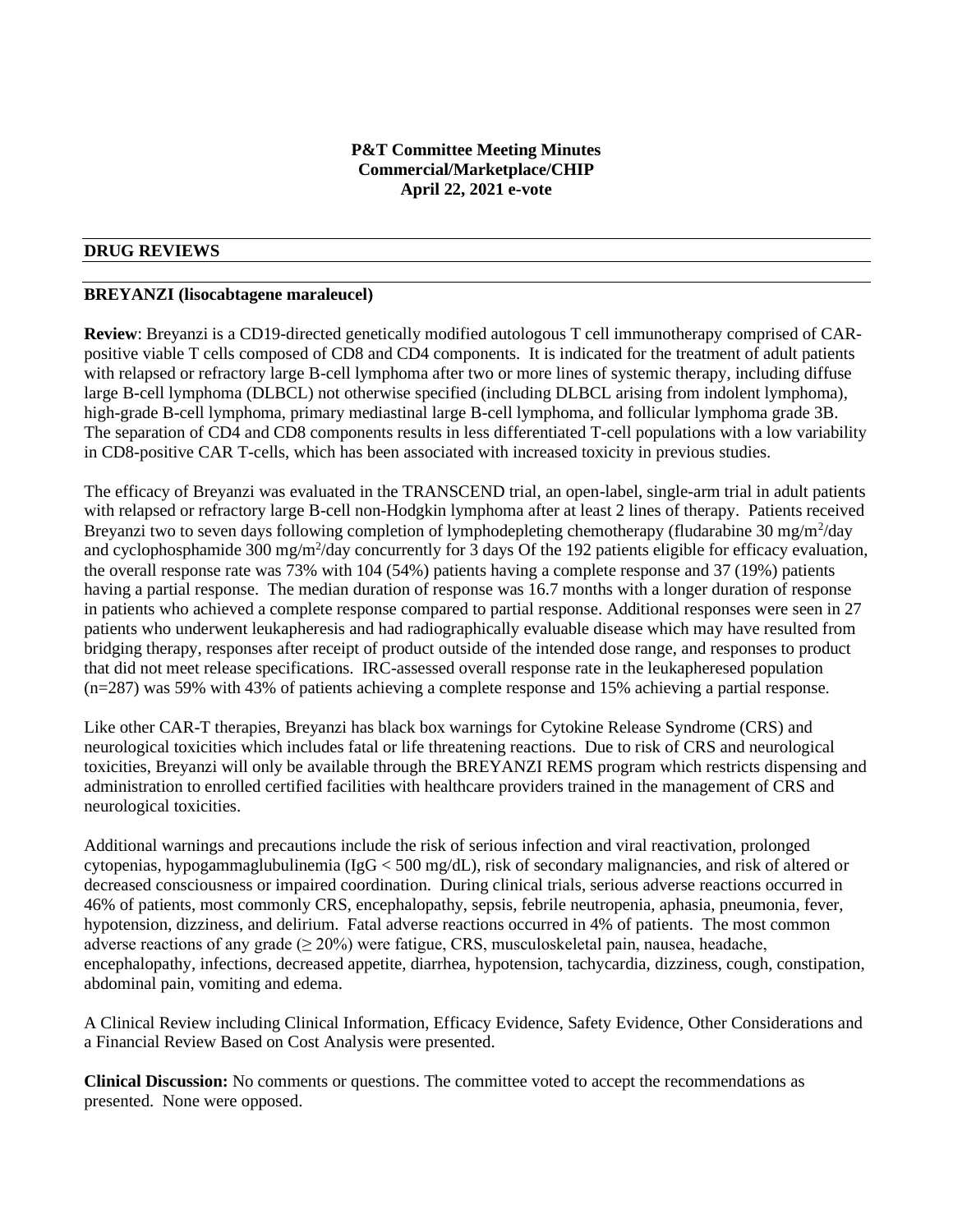**Financial Discussion**: No comments or questions. The committee voted to accept the recommendations as presented. None were opposed.

**Outcome:** Breyanzi is a medical benefit and will not be added to the pharmacy formularies. Breyanzi will require prior authorization with the following criteria:

- Medical record documentation that Breyanzi is prescribed by a hematologist/oncologist **AND**
- Medical record documentation of age greater than or equal to 18 years **AND**
- Medical record documentation of one of the following diagnoses:
	- o High-grade B-cell lymphoma **OR**
	- o Diffuse large B-cell lymphoma (DLBCL) not otherwise specified (including DLBCL arising from indolent lymphoma) **OR**
	- o Primary mediastinal large B-cell lymphoma **OR**
	- o Follicular lymphoma grade 3B

## **AND**

- Medical record documentation of two or more lines of prior systemic therapy **AND**
- Medical record documentation that the member has not received prior treatment with CAR-T cell therapy or other genetically modified T cell therapy

### **AUTHORIZATION DURATION:** One-time authorization for one administration of Breyanzi

**Other Recommendations:** The following changes will be made to Medical Benefit Policy 162.0 for Yescarta to incorporate all included FDA approved indications:

### **Large B-Cell Lymphoma**

- Prescription written by a hematologist/oncologist **AND**
- Medical record documentation that patient is 18 years of age or older **AND**
- Medical record documentation of one of the following diagnoses:
	- o Relapsed or refractory diffuse large B-cell lymphoma (DLBCL) not otherwise specified **OR**
	- o Relapsed or refractory primary mediastinal large B-cell lymphoma **OR**
	- o Relapsed or refractory high-grade B-cell lymphoma **OR**
	- o Relapsed or refractory diffuse large B-cell lymphoma (DLBCL) arising from follicular lymphoma

#### **AND**

- Medical record documentation of a therapeutic failure on two or more previous lines of therapy **AND**
- Medical record documentation that the member has not received prior treatment with CAR-T cell therapy or other genetically modified T cell therapy

Additional evidence of the criteria used to make this decision can be found in the drug review presented to the committee.

#### **TEPMETKO (tepotinib)**

**Review:** Tepmetko is a kinase inhibitor indicated for the treatment of adult patients with metastatic NSCLC harboring *MET* exon 14 skipping alterations. Prior to the approval of Tepmetko, Tabrecta was the only MET inhibitor approved by the FDA for patients with a *MET*ex14-skipping mutation. Tepmetko is administered once a day offering improved convenience related to Tabrecta which is administered twice daily. There have been no head to head trials comparing Tepmetko and Tabrecta.

Per NCCN, both Tabrecta and Tepmetko are recommended as preferred single-agents therapy for recurrent, advanced, or metastatic disease in patients with MET exon 14 skipping mutation positive tumors as first-line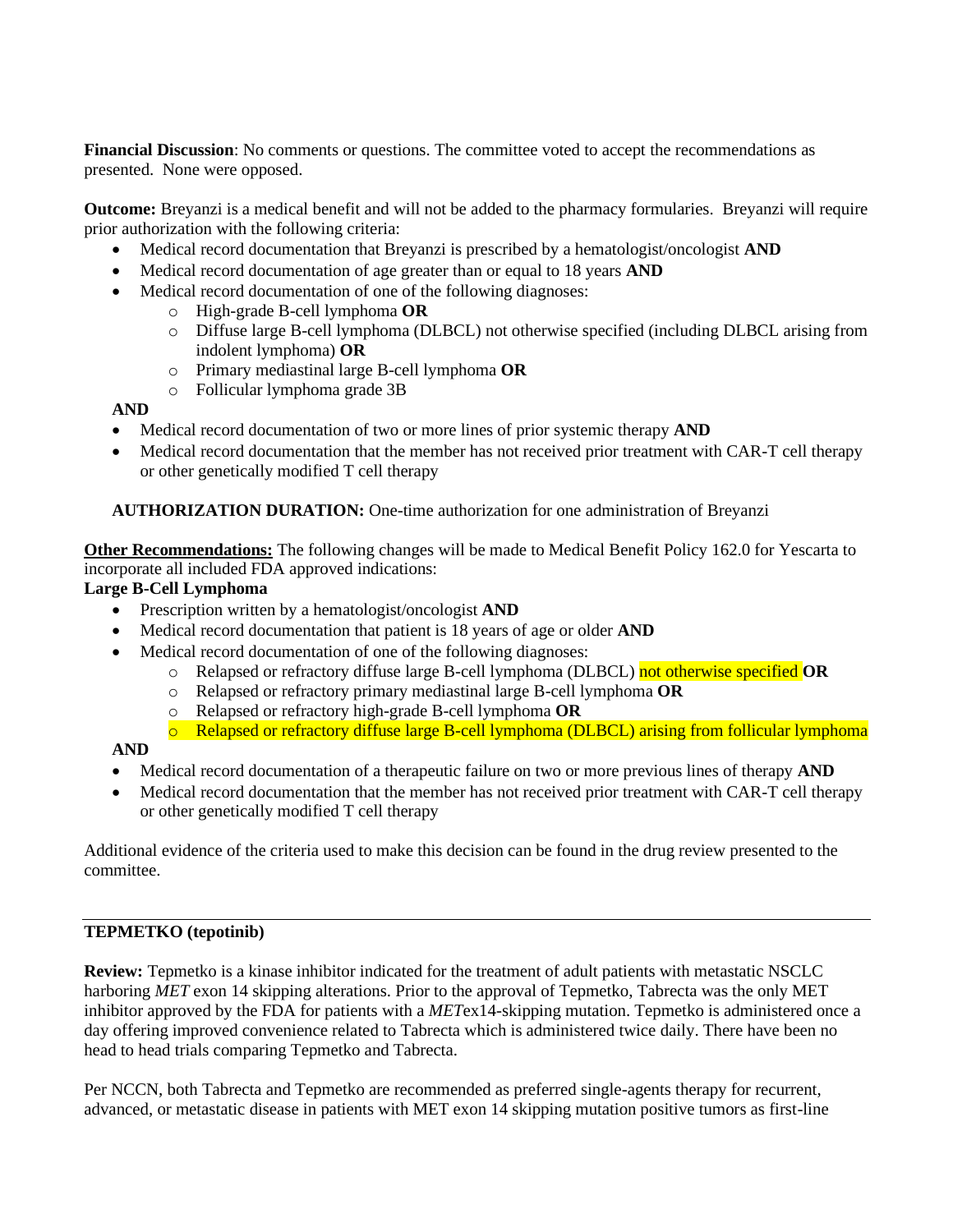therapy or subsequent therapy following progression on first-line systemic therapy with a non-MET exon 14 skipping mutation-targeted regimen.

Tepmetko is available as 225 mg tablets. The recommended dose is 450 mg orally once daily with food until disease progression or unacceptable toxicity. The recommended dose for the management of adverse reactions is 225 mg orally once daily. In those who cannot tolerate 225 mg orally once daily, Tepmetko should be discontinued.

Tepmetko was studied in a phase 2, single-arm, open-label, multicenter, non-randomized, multicohort study. Patients were required to have advanced or metastatic NSCLC harboring METex14 skipping alterations. The population included 69 treatment naïve patients and 83 previously treated patients. The median age was 73 years, 43% never smoked, 86% had adenocarcinoma, and 98% had metastatic disease. Among those previously treated, 89% received prior platinum-based chemotherapy. Patients received Tepmetko 450 mg once daily until disease progression or unacceptable toxicity. The overall response rate was 43% in treatment-naïve patients and 43% in previously treated patients. The median duration of response was 10.8 months in treatment naïve patients and 11.1 months in previously treated patients.

There are no contraindications or black boxed warnings. Tepmetko has warnings and precautions for interstitial lung disease/pneumonitis, hepatotoxicity, and embryo-fetal toxicity. The most common adverse reactions ( $\geq 20\%$ ) were edema, fatigue, nausea, diarrhea, musculoskeletal pain, and dyspnea. The safety and efficacy in pediatric patients have not been established.

A Clinical Review including Clinical Information, Efficacy Evidence, Safety Evidence, Other Considerations and a Financial Review Based on Cost Analysis were presented.

**Clinical Discussion:** No comments or questions. The committee voted to accept the recommendations as presented. None were opposed.

**Financial Discussion**: No comments or questions. The committee voted to accept the recommendations as presented. None were opposed.

**Outcome:** Tepmetko is a pharmacy benefit that will be added to the formulary at the OralOncBrandNP tier. Tepmetko will require prior authorization with the following criteria:

- Prescription written by or in consultation with an oncologist or hematologist **AND**
- Medical record documentation of age greater than or equal to 18 years **AND**
- Medical record documentation of a diagnosis of metastatic non-small cell lung cancer (NSCLC) harboring mesenchymal-epithelial transition (*MET*) exon 14 skipping alterations

**AUTHORIZATION DURATION:** Initial approval will be for 12 months or less if the reviewing provider feels it is medically appropriate. Subsequent approvals will be for an additional 12 months or less if the reviewing provider feels it is medically appropriate and will require medical record documentation of continued disease improvement or lack of disease progression. The medication will no longer be covered if the member experiences unacceptable toxicity or worsening of disease.

#### **QUANTITY LIMIT:** 60 tablets per 30 days

Additional evidence of the criteria used to make this decision can be found in the drug review presented to the committee.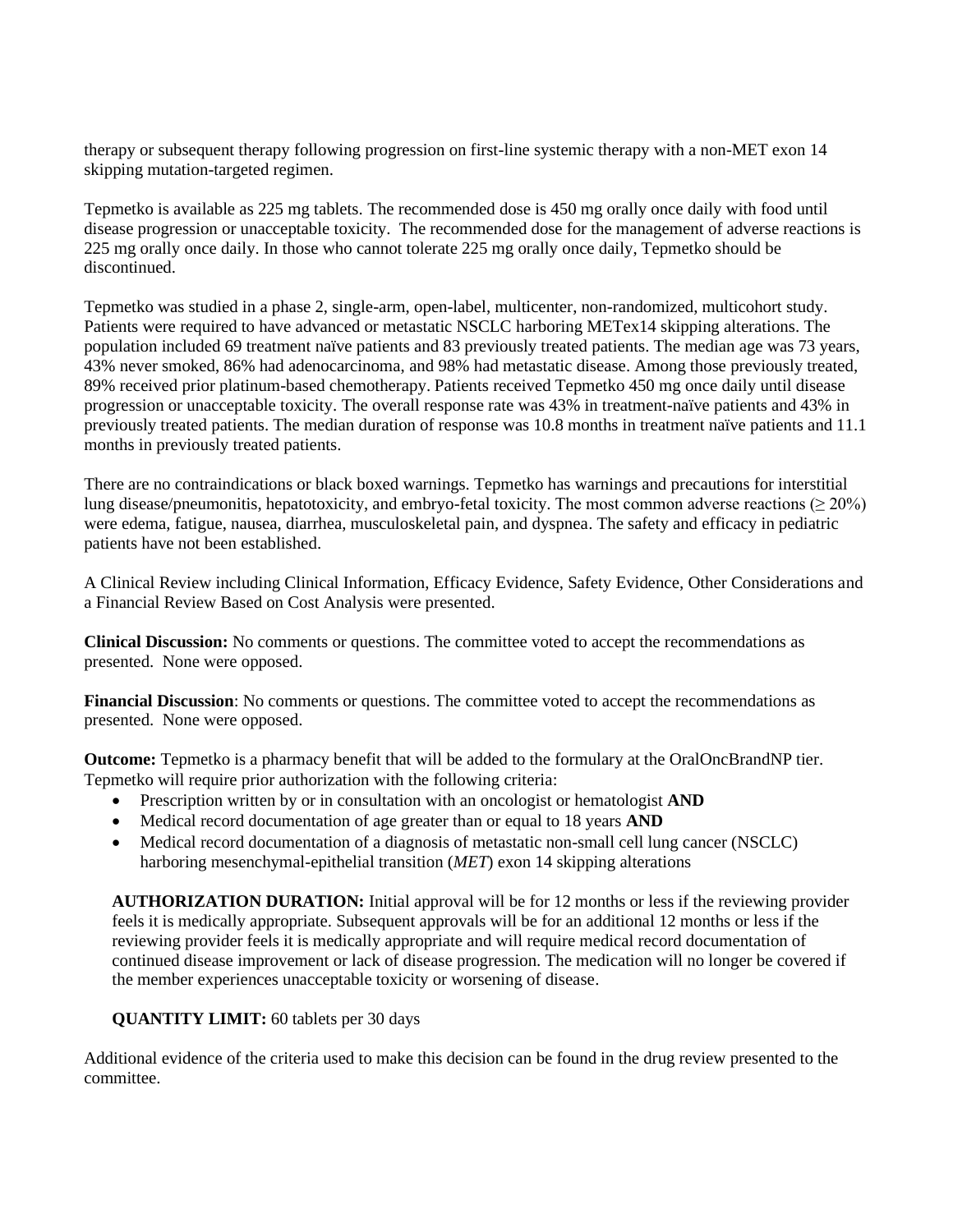#### **OLINVYK (oliceridine)**

**Review:** Olinvyk (oliceridine) is a schedule II opioid agonist that is relatively selective to the mu-opioid receptor and selectively activates G-protein signaling. It is indicated for adult patients for the management of acute pain severe enough to require an intravenous opioid analgesic in whom other treatment options are inadequate. It is only indicated for short-term IV use and has only been studied up to a duration of 48 hours. It offers an additional intravenous opioid treatment option for acute pain in patients who cannot use other available IV opioids, all of which are available as generics (e.g. morphine, hydromorphone, fentanyl).

The efficacy of Olinvyk was evaluated in the APOLLO-1 and the APOLLO-2 trials in patients with moderate to severe acute pain following orthopedic surgery (bunionectomy) or plastic surgery (abdominoplasty). In each study, patients were randomized to blinded treatment with one of three Olinvyk treatment regimens, a placebocontrol regimen, or a morphine-control regimen. Each treatment consisted of a loading dose, incremental doses on-demand via PCA device, and supplemental doses beginning one hour after the initial dose, and hourly thereafter as needed.

The APOLLO-1 trial was a randomized double-blind, placebo- and active-controlled study in 389 adult patients who underwent bunionectomy and reported at least moderate pain on a categorical scale and a score ≥4 on an 11 point numeric rating scale within 9 hours after discontinuation of regional perineural anesthesia. Patients could continue treatment for up to 48 hours. There was a statistically significant increase over placebo in analgesic effect observed in both the 0.35 mg and 0.5 mg Olinvyk treatment groups. The Olinvyk group also showed a decrease in pain intensity over time compared to placebo, but not as great as the decrease in the morphine treatment group.

The APOLLO-2 trial was a randomized double-blind, placebo- and active-controlled study in 401 adult patients following abdominoplasty surgery if they reported at least moderate pain on a categorical scale and a score  $\geq$ 5 on an 11-point numeric rating scale within 4 hours after end of surgery. Patients could continue treatment for up to 24 hours. Results were consistent with the first trial showing a statistically significant increase in analgesic effect observed in both the 0.35 mg and 0.5 mg Olinvyk treatment groups. As with the first trial, the Olinvyk group also showed a decrease in pain intensity over time compared to placebo, but not as great as the decrease in the morphine treatment group.

Olinvyk has a side effect profile consistent with other opioids. Olinvyk contains black box warnings for addiction, abuse and misuse, respiratory depression, neonatal opioid withdrawal syndrome, and risk from concomitant use with benzodiazepines or other CNS depressants. Olinvyk has also shown mild QTc interval prolongation with the maximum daily cumulative dose of 27 mg in a multiple-dose study. The effect of total cumulative daily doses exceeding 27 mg per day has not been studied and may increase the risk of QTc interval prolongation. During clinical trials, the most common adverse reactions were nausea, vomiting, dizziness, headache, constipation, pruritis, and hypoxia.

A Clinical Review including Clinical Information, Efficacy Evidence, Safety Evidence, Other Considerations and a Financial Review Based on Cost Analysis were presented.

**Clinical Discussion:** No comments or questions. The committee voted to accept the recommendations as presented. None were opposed.

**Financial Discussion**: No comments or questions. The committee voted to accept the recommendations as presented. None were opposed.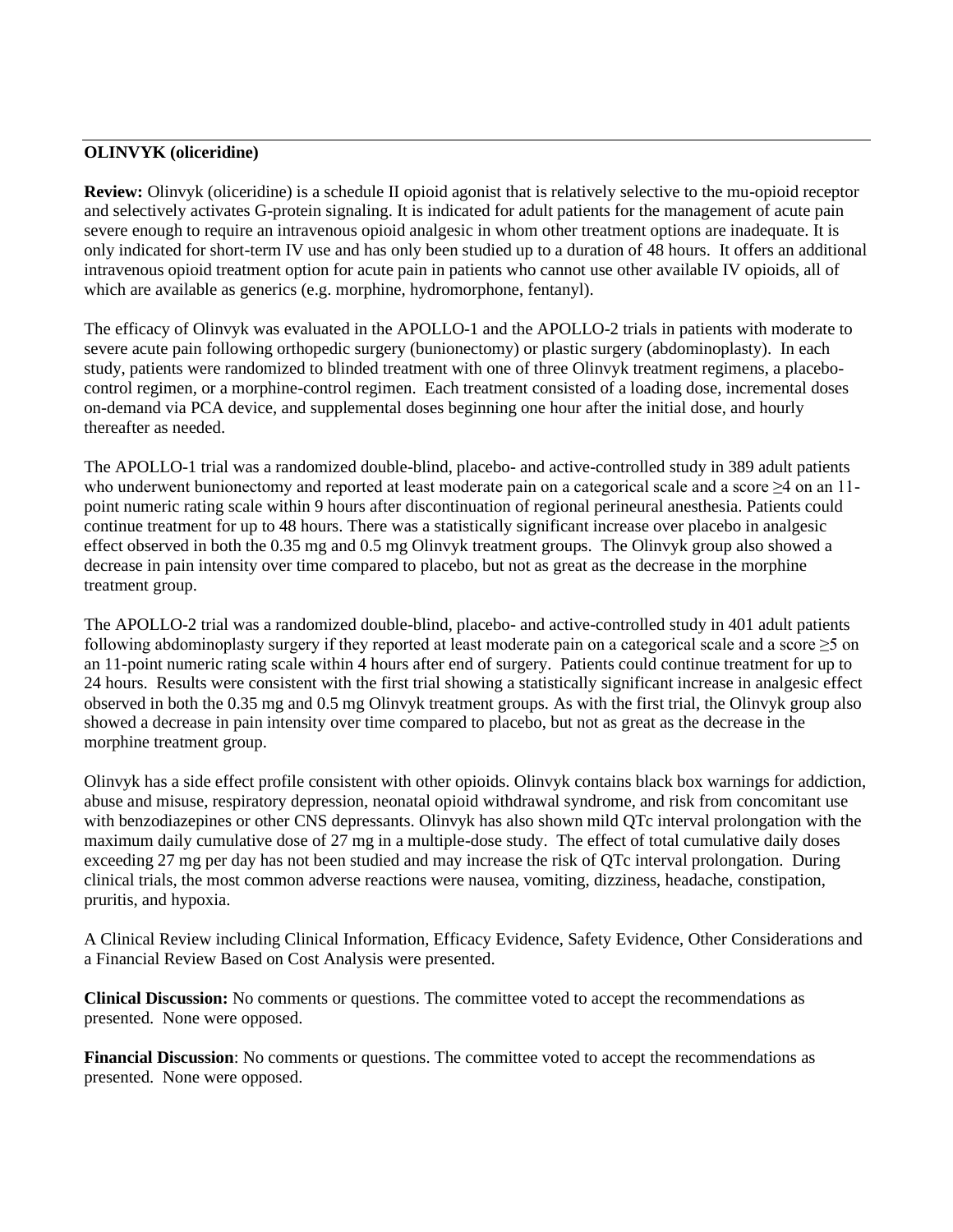**Outcome:** Olinvyk is a medical benefit and will not be added to the pharmacy formularies. Olinvyk will require prior authorization with the following criteria:

- Medical record documentation of age greater than or equal to 18 **AND**
- Medical record documentation of moderate to severe acute pain **AND**
- Medical record documentation that patient requires an intravenous opioid analgesic **AND**
- Medical record documentation of therapeutic failure on, intolerance to, or contraindication to three generic intravenous opioid analgesics

## **AUTHORIZATION DURATION:** 2 days

Additional evidence of the criteria used to make this decision can be found in the drug review presented to the committee.

## **UKONIQ (umbralisib)**

**Review:** Ukoniq is a kinase inhibitor which inhibits phosphoinositide-3-kinase-delta (PI3Kδ) which is expressed in normal and malignant B-cells. It also inhibits Casein Kinase 1 epsilon (CK1ε) which regulates a pathway involved in lymphoid malignancy pathogenesis (cell survival, proliferation, and migration). It is indicated for the treatment of relapsed/refractory marginal zone lymphoma (MZL) who have received at least one prior anti-CD20 based regimen and for the treatment of relapsed/refractory follicular lymphoma (FL) who have received at least three prior lines of systemic therapy.

The efficacy of Ukoniq was evaluated for MZL and FL in two arms of an open-label, multicohort study, UNITY-NHL.

The efficacy of Ukoniq for the treatment of marginal zone lymphoma was evaluated in a single-arm cohort which included patients with relapsed or refractory MZL who had received at least one prior therapy, including an anti-CD20 based regimen. The cohort included a total of 69 patients with MZL (extranodal, nodal, and splenic) who received Ukoniq 800 mg once daily until disease progression or unacceptable toxicity. Efficacy was evaluated as overall response rate assessed by Independent Review Committee (IRC) using International Working Group criteria for malignant lymphoma. The overall response rate was 49% with 11 patients (16%) achieving a complete response and 23 patients (33%) achieving a partial response. The median time to response was 2.8 months and median duration of response was not reached (range: 0.0 months to 21.8 months). Overall response rates were 44.7%, 60.0%, and 45.5% for the MZL sub-type (extranodal, nodal, and splenic, respectively).

The efficacy of Ukoniq for the treatment of follicular lymphoma was evaluated in another single-arm cohort which included patients with relapsed or refractory FL who had received at least two prior systemic therapies, including an anti-CD20 monoclonal antibody and an alkylating agent. The cohort included a total of 117 patients with FL with ECOG performance status of 0 to 1 and who had received a median of 3 prior lines of therapy. Patients received Ukoniq 800 mg once daily until disease progression or unacceptable toxicity. Efficacy was evaluated as overall response rate assessed by Independent Review Committee (IRC) using International Working Group criteria for malignant lymphoma. The median follow-up time was 20.1 months. The overall response rate was 43% with 4 patients (3.5%) achieving a complete response and 46 (39%) achieving a partial response. The median time to response was 4.4 months and median duration of response was 11.1 months.

In clinical trials, the most common adverse reactions were increased creatine, diarrhea-colitis, fatigue, nausea, neutropenia, transaminase elevation, musculoskeletal pain, anemia, thrombocytopenia, upper respiratory tract infection, vomiting, abdominal pain, decreased appetite, and rash.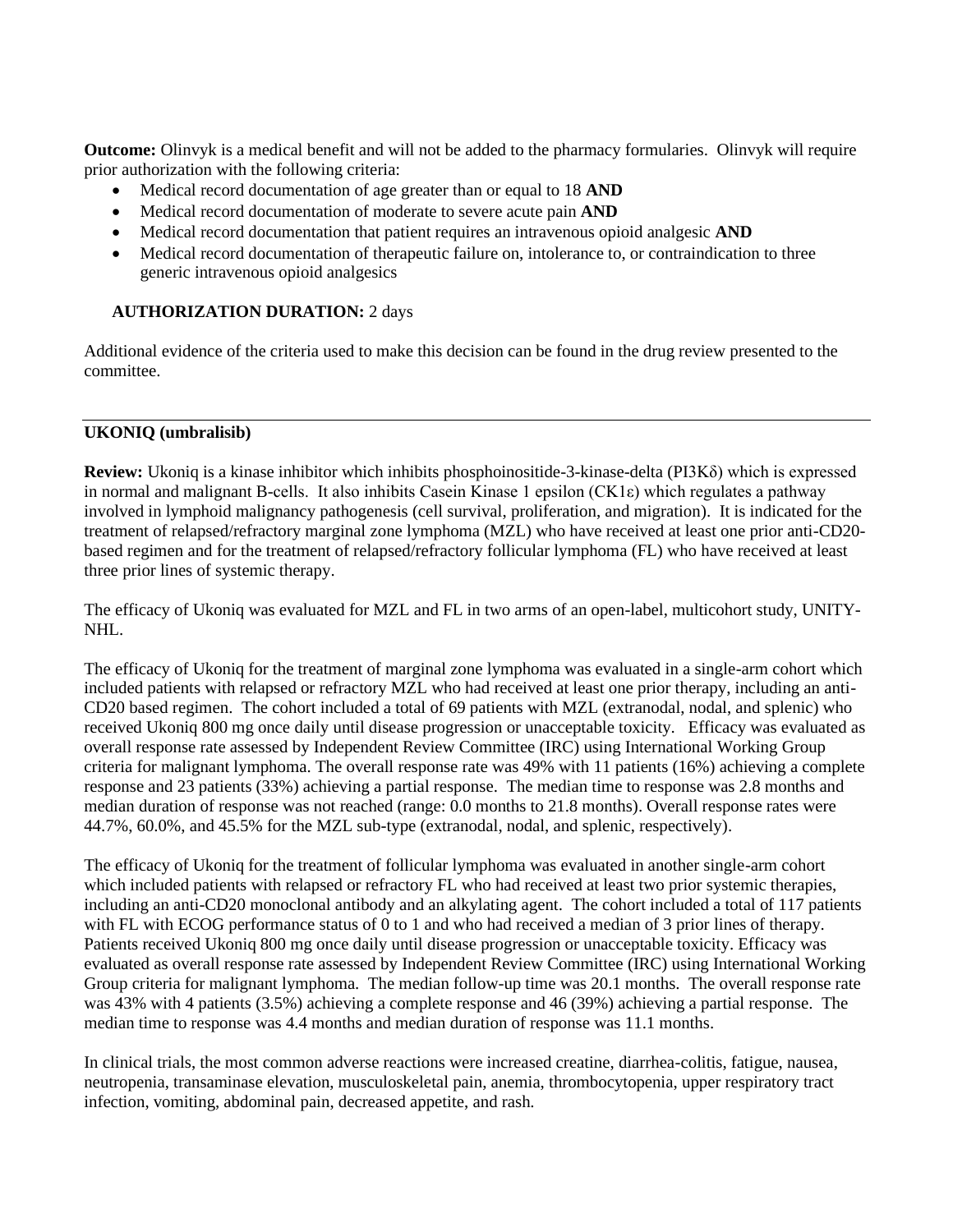A Clinical Review including Clinical Information, Efficacy Evidence, Safety Evidence, Other Considerations and a Financial Review Based on Cost Analysis were presented.

**Clinical Discussion:** No comments or questions. The committee voted to accept the recommendations as presented. None were opposed.

**Financial Discussion**: No comments or questions. The committee voted to accept the recommendations as presented. None were opposed.

**Outcome:** Ukoniq is a pharmacy benefit that will be added to the formulary at the OralOncBrandNP tier. Ukoniq will require prior authorization with the following criteria:

#### **Marginal Zone Lymphoma**

- Medical record documentation that Ukoniq is prescribed by a hematologist/oncologist **AND**
- Medical record documentation of age greater than or equal to 18 years **AND**
- Medical record documentation of diagnosis of marginal zone lymphoma **AND**
- Medical record documentation of relapsed or refractory disease after at least one prior anti-CD20-based regimen

#### **Follicular Lymphoma**

- Medical record documentation that Ukoniq is prescribed by a hematologist/oncologist **AND**
- Medical record documentation of age greater than or equal to 18 years **AND**
- Medical record documentation of diagnosis of follicular lymphoma **AND**
- Medical record documentation of relapsed or refractory disease after at least three prior lines of systemic therapy

#### **QUANTITY LIMITS:** 4 tablets per day

**AUTHORIZATION DURATION:** Initial approval will be for 12 months. Subsequent approvals will be for an additional 12 months and will require medical record documentation of continued disease improvement or lack of disease progression. The medication will no longer be covered if the member experiences unacceptable toxicity or worsening of disease.

Additional evidence of the criteria used to make this decision can be found in the drug review presented to the committee.

#### **DARZALEX FASPRO (daratumumab/hyaluronidase)**

**Review:** Darzalex Faspro is a combination of daratumumab, a CD38-directed cytolytic antibody, and hyaluronidase, an endoglycosidase. The multiple myeloma indications for Darzalex Faspro are similar to the indications of Darzalex for intravenous use, with one additional indication for Darzalex Faspro being for the treatment of adult patients with light-chain (AL) amyloidosis in combination with bortezomib, cyclophosphamide and dexamethasone in newly diagnosed patients. A limitation for use was also added. Darzalex Faspro is not indicated and is not recommended for the treatment of patients with light chain amyloidosis who have NYHA Class IIIB or Class IV cardiac disease or Mayo Stage IIIB outside of controlled clinical trials.

Darzalex Faspro (daratumumab and hyaluronidase) is the subcutaneous injection of Darzalex, the intravenous injection used to treat multiple myeloma. Hyaluronidase works locally to depolymerize hyaluronan, thereby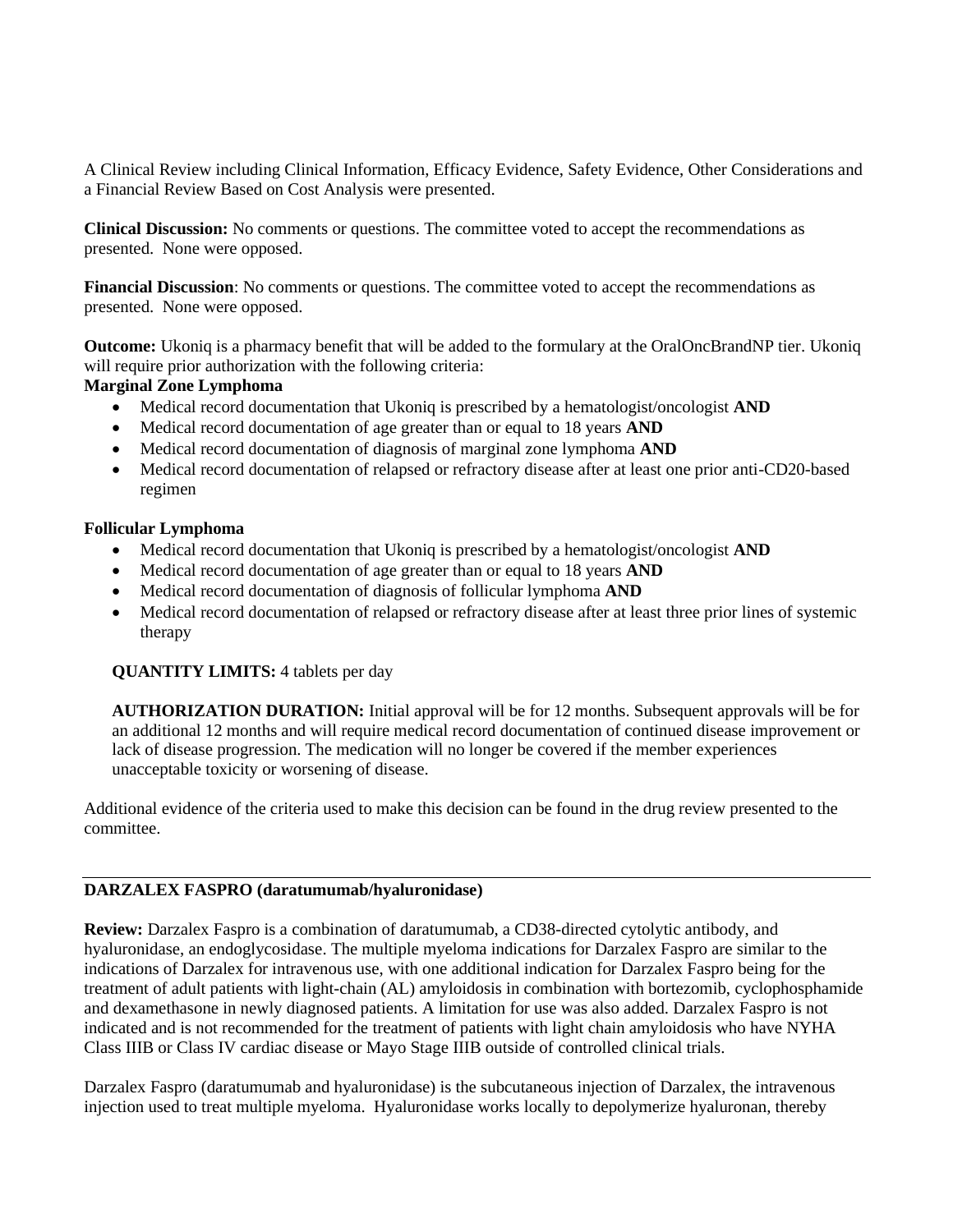increasing permeability into subcutaneous tissue. In addition to receiving most multiple myeloma indications included with the intravenous formulation, Darzalex Faspro also received accelerated approval to be used in newly diagnosed light-chain amyloidosis.

Light-chain (AL) amyloidosis is a rare plasma disorder resulting in organ damage, specifically to the heart, kidney and liver. Results of the ANDROMEDA study showed improved hematologic responses in patients with AL amyloidosis, which is strongly associated with organ response and improved survival.

The safety and efficacy of Darzalex Faspro in newly diagnosed multiple myeloma and relapsed/refractory multiple myeloma in combination with other medications was evaluated in a single-arm cohort of the phase 2 PLEIADES trial. The safety and efficacy of Darzalex Faspro used as monotherapy for refractory multiple myeloma was evaluated in the phase 3 COLUMBA trial.

A Clinical Review including Clinical Information, Efficacy Evidence, Safety Evidence, Other Considerations and a Financial Review Based on Cost Analysis were presented.

**Clinical Discussion:** No comments or questions. The committee voted to accept the recommendations as presented. None were opposed.

**Financial Discussion**: No comments or questions. The committee voted to accept the recommendations as presented. None were opposed.

**Outcome:** Darzalex Faspro is a medical benefit. When Darzalex Faspro is processed at a specialty pharmacy, it will be processed on the Specialty tier or the Brand Non-preferred tier for members with a three tier benefit. Darzalex Faspro will require prior authorization with the following criteria:

- Prescription written by a hematologist/oncologist **AND**
- Medical record documentation a diagnosis of multiple myeloma **AND**

If newly diagnosed multiple myeloma (transplant ineligible):

- Medical record documentation that the member is not eligible for stem-cell transplantation (e.g. coexisting conditions, age greater than 65, etc.) **AND**
- Medical record documentation that Darzalex Faspro will be given in combination with one of the following:
	- o bortezomib (Velcade), melphalan, AND prednisone [VMP] **OR**
	- o Lenalidomide (Revlimid) AND dexamethasone

If newly diagnosed multiple myeloma (transplant eligible):

- Medical record documentation that the member is eligible for stem-cell transplantation **AND**
- Medical record documentation that Darzalex Faspro will be given in combination with bortezomib (Velcade), thalidomide, and dexamethasone (DVTd)

If relapsed/refractory multiple myeloma:

- One of the following:
	- o Medical record documentation of therapeutic failure on, intolerance to, or contraindication to at least three prior lines of therapy including a proteasome inhibitor (including but not limited to Velcade\*, Kyprolis\*, or Ninlaro\*) and an immunomodulatory agent (including but not limited to Pomalyst\*, Revlimid\*, Thalomid\*) **OR**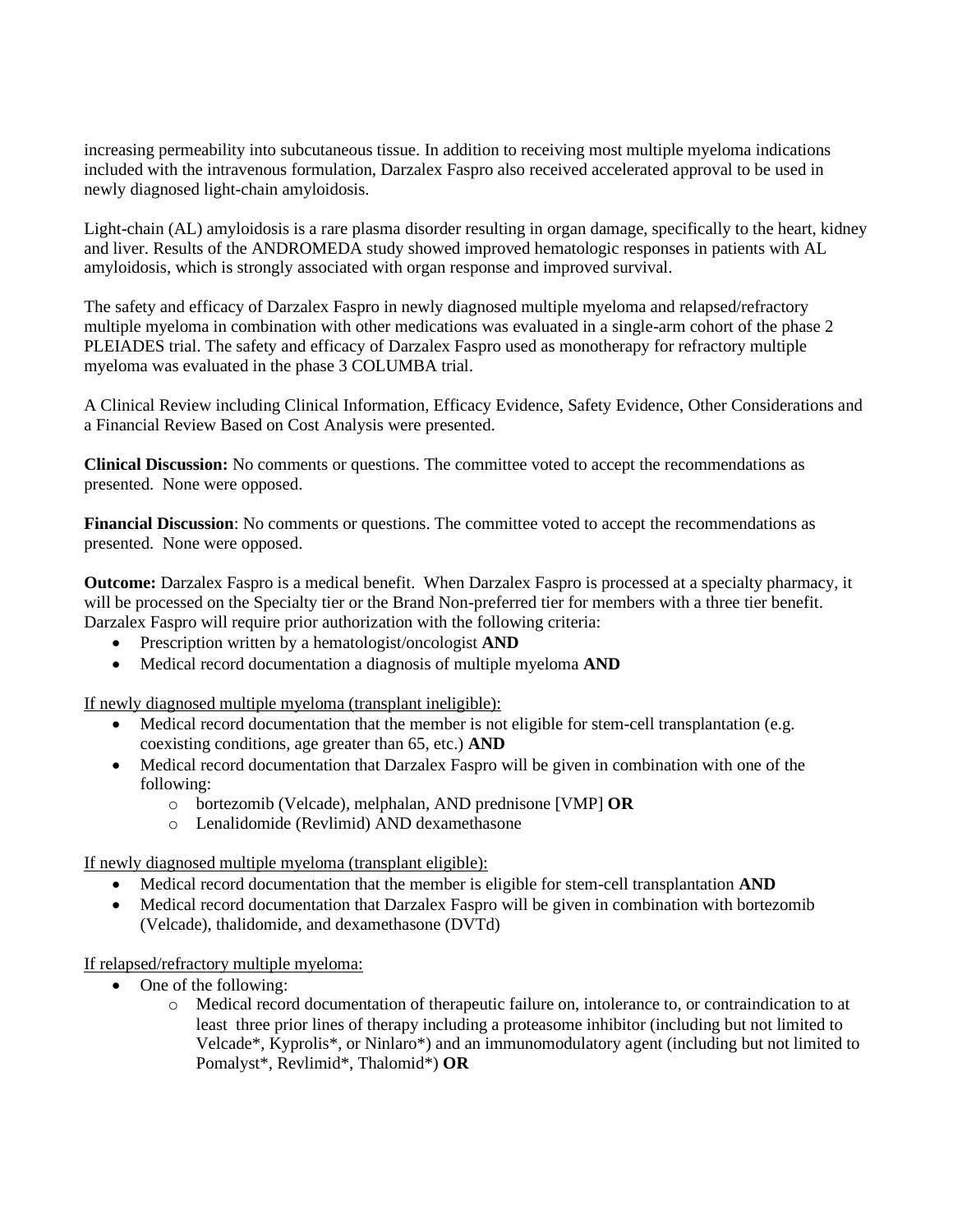- o Medical record documentation that the patient is double-refractory to a proteasome inhibitor (including but not limited to Velcade\*, Kyprolis\*, or Ninlaro\*) and an immunomodulatory agent (including but not limited to Pomalyst\*, Revlimid\*, Thalomid\*) **OR**
- o Medical record documentation of therapeutic failure on, intolerance to, or contraindication to at least 1 prior therapy including a proteasome inhibitor (including but not limited to Velcade\*, Kyprolis\*, or Ninlaro\*) or an immunomodulatory agent (including but not limited to Pomalyst\*, Revlimid\*, Thalomid\*) **AND** one of the following:
	- Medical record documentation that Darzalex Faspro will be prescribed in combination with lenalidomide and dexamethasone OR
	- Medical record documentation that Darzalex Faspro will be prescribed in combination with bortezomib and dexamethasone OR

### If light-chain (AL) amyloidosis:

- Prescription written by or in consultation with and hematologist/oncologist **AND**
- Medical record documentation of a diagnosis of light-chain (AL) amyloidosis **AND**
- Medical Record documentation that the patient does NOT have New York Heart Association (NYHA) Class IIIB (as defined by slight limitation during daily living activity and comfortable at rest) or Class IV heart failure, or mayo cardiac stage IIIB\* **AND**
- Medical record documentation that Darzalex Faspro will be used in combination with bortezomib, cyclophosphamide and dexamethasone

\*Mayo Cardiac Stage IIIB defined as NT-proBNP > 8500 ng/L

**QUANTITY LIMIT:** 2.15 mL/day (15 mL per week)

**AUTHORIZATION DURATION:** Initial approval will be for 12 months. Subsequent approvals will be for an additional 12 months and will require medical record documentation of continued disease improvement or lack of disease progression. The medication will no longer be covered if the member experiences unacceptable toxicity or worsening of disease.

Additional evidence of the criteria used to make this decision can be found in the drug review presented to the committee.

### **CONJUPRI (levamlodipine)**

**Review:** Conjupri is calcium channel blocker and may be used alone or in combination with other antihypertensive agents for the treatment of hypertension, to lower blood pressure. Lowering blood pressure reduces the risk of fatal and nonfatal cardiovascular events, primarily strokes and myocardial infarctions.

Conjupri (levamlodipine) is the pharmacologically active isomer of amlodipine, a dihydropyridine calcium slowchannel blocker which inhibits the entry of calcium ions into the cardiac muscle and vascular smooth muscle. Relaxation of this muscle results in a reduction in peripheral vascular resistance and reduction in blood pressure.

No new clinical efficacy studies were conducted and support for approval comes from previous findings of safety and efficacy of amlodipine tablets as well as one randomized, three-way crossover study comparing the pharmacokinetics of levamlodipine to amlodipine. Results demonstrated bioequivalence for levamlodipine compared to amlodipine for both peak concentration  $(C_{\text{max}})$  and the area under the curve (AUC). A cursory review of post-approval studies conducted in China showed that the antihypertensive effect of levamlodipine was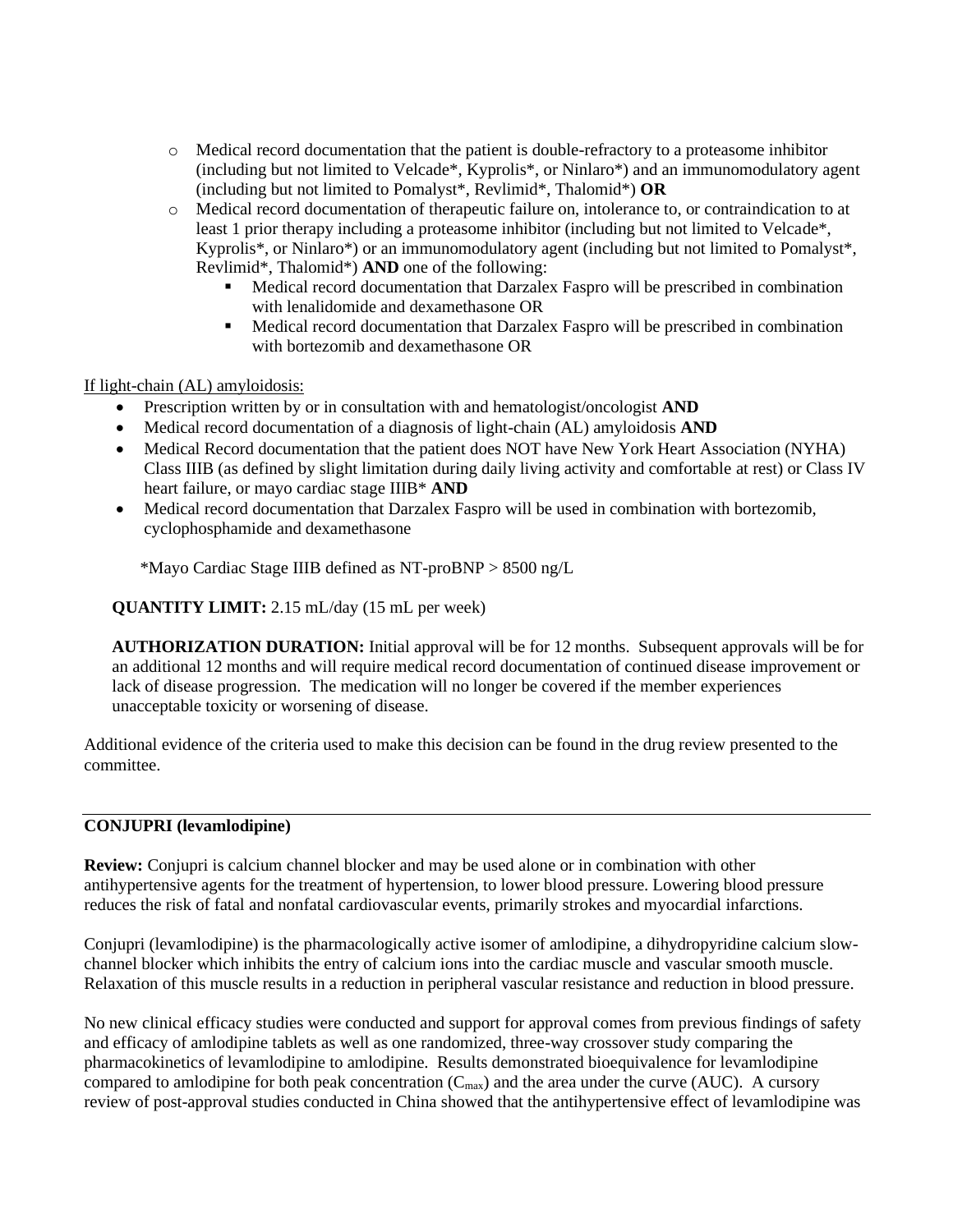generally comparable to amlodipine. Safety findings in these studies demonstrated consistent adverse reactions and adverse event rates between the two drugs.

A Clinical Review including Clinical Information, Efficacy Evidence, Safety Evidence, Other Considerations and a Financial Review Based on Cost Analysis were presented.

**Clinical Discussion:** No comments or questions. The committee voted to accept the recommendations as presented. None were opposed.

**Financial Discussion**: No comments or questions. The committee voted to accept the recommendations as presented. None were opposed.

**Outcome:** Conjupri is a pharmacy benefit and will not be added to the formulary. Conjupri will require prior authorization with the following criteria:

• Medical record documentation of a therapeutic failure on, intolerance to, or contraindication to three (3) generic formulary calcium channel blockers, one of which must be amlodipine

**QUANTITY LIMIT:** 1 tablet per day

Additional evidence of the criteria used to make this decision can be found in the drug review presented to the committee

#### **KATERZIA (amlodipine)**

**Review:** Katerzia is indicated alone or in combination with other antihypertensive and antianginal agents for the treatment of:

- Hypertension
	- o Katerzia is indicated for adults and pediatric patients 6 years and older, to lower blood pressure. Lowering blood pressure reduces the risk of fatal and nonfatal cardiovascular events, primarily strokes and myocardial infarction.
- Coronary Artery Disease
	- o Chronic Stable Angina
	- o Vasospastic Angina (Prinzmetal's or Variant Angina)
	- o Angiographically documented Coronary Artery Disease in patients without heart failure or an ejection fraction < 40%

Katerzia is a ready-to-use oral suspension of amlodipine designed to replace extemporaneous compounding of tablets for treatment in patients with difficulty swallowing tablets. The efficacy of Katerzia is supported by a randomized, three-way crossover study assessing the pharmacokinetics which showed Katerzia suspension is bioequivalent to Norvasc for the peak concentration  $(C_{\text{max}})$  and area under the curve (AUC). The approval of Katerzia relies on previous safety data from Norvasc and new issues regarding the safety of Katerzia were raised during bioequivalence studies.

A Clinical Review including Clinical Information, Efficacy Evidence, Safety Evidence, Other Considerations and a Financial Review Based on Cost Analysis were presented.

**Clinical Discussion:** No comments or questions. The committee voted to accept the recommendations as presented. None were opposed.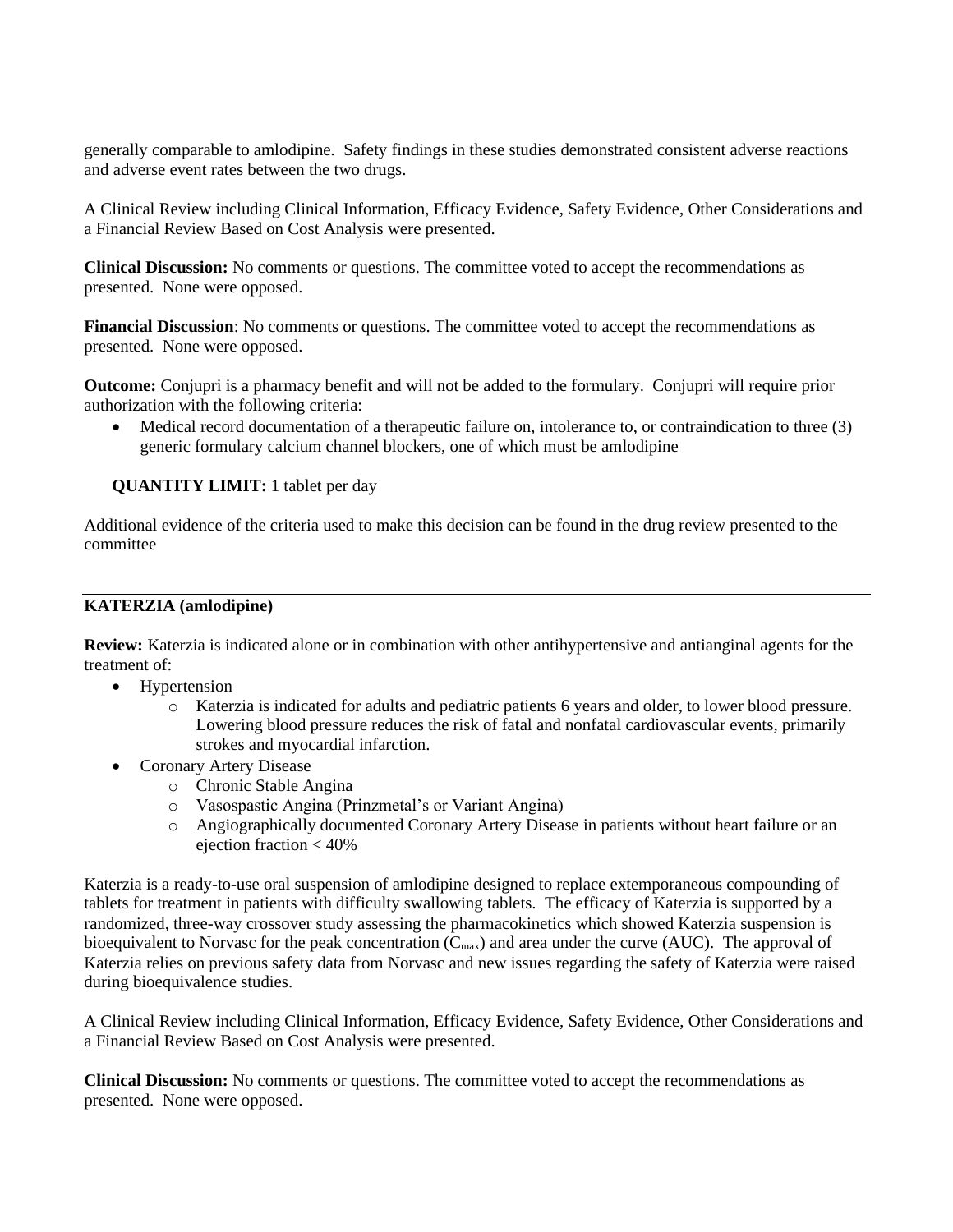**Financial Discussion**: No comments or questions. The committee voted to accept the recommendations as presented. None were opposed.

**Outcome:** Katerzia is a pharmacy benefit and will not be added to the formulary. Katerzia will require prior authorization with the following criteria:

- Medical record documentation of difficulty swallowing **OR**
- Medical record documentation of a therapeutic failure on, intolerance to, or contraindication to three (3) generic formulary calcium channel blockers, one of which must be amlodipine

Additional evidence of the criteria used to make this decision can be found in the drug review presented to the committee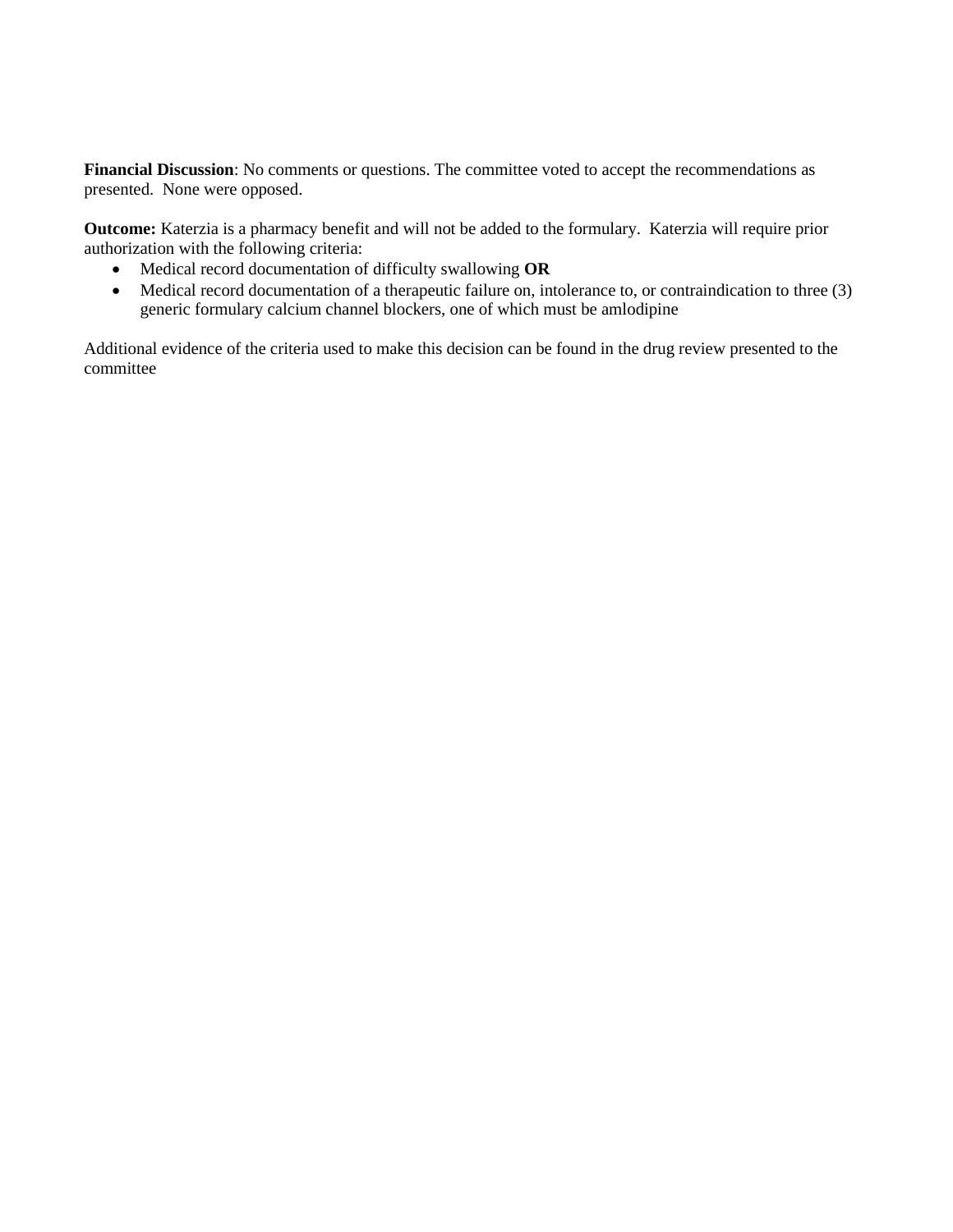### **FAST FACTS**

### **LIBTAYO (cemiplimab-rwlc)**

**Updated Indication:** Libtayo is now indicated for the treatment of:

## **Basal Cell Carcinoma**

- for the treatment of patients with locally advanced BCC (laBCC) previously treated with a hedgehog pathway inhibitor or for whom a hedgehog pathway inhibitor is not appropriate.
- for the treatment of patients with metastatic BCC (mBCC) previously treated with a hedgehog pathway inhibitor or for whom a hedgehog pathway inhibitor is not appropriate.

The mBCC indication is approved under accelerated approval based on tumor response rate and durability of response. Continued approval for mBCC may be contingent upon verification and description of clinical benefit.

### **Non-Small Cell Lung Cancer (NSCLC)**

- for the first-line treatment of patients with NSCLC whose tumors have high PD-L1 expression [Tumor Proportion Score (TPS) > 50%] as determined by an FDA-approved test, with no EGFR, ALK or ROS1 aberrations, and is:
	- o locally advanced where patients are not candidates for surgical resection or definitive chemoradiation or
	- o metastatic.

Previously Libtayo was approved for the treatment of patients with metastatic cutaneous squamous cell carcinoma (mCSCC) or locally advanced CSCC (laCSCC) who are not candidates for curative surgery or curative radiation.

**Current formulary status:** Medical Benefit or pharmacy benefit on the specialty tier or brand non-preferred tier for members with a three tier benefit when processed at a specialty pharmacy

**Recommendation:** No changes are recommended to the formulary placement or authorization duration for Libtayo. The following prior authorization criteria will be added to Medical Benefit Policy 186.0 to incorporate the new indications:

### **Basal Cell Carcinoma**

- Prescription written by a hematologist or oncologist **AND**
- Medical record documentation that the patient is 18 years of age or older **AND**
- Medical record documentation of a diagnosis of one of the following:
	- o Documentation of a diagnosis of locally advanced BCC (laBCC) **OR**
	- o Documentation of a diagnosis of metastatic BCC (mBCC)

#### **AND**

• Medical record documentation of previous treatment with a hedgehog pathway inhibitor or documentation that a hedgehog pathway inhibitor is not appropriate

## **Non-Small Cell Lung Cancer (NSCLC)**

- Prescription written by a hematologist or oncologist **AND**
- Medical record documentation that the patient is 18 years of age or older **AND**
- Medical record docuemntation of non-small cell lung cancer (NSCLC) **AND** medical record documentation of one of the following:
	- o Documentation of locally advanced disease AND the patient is not a candidate for surgical resection or definitive chemoradiation **OR**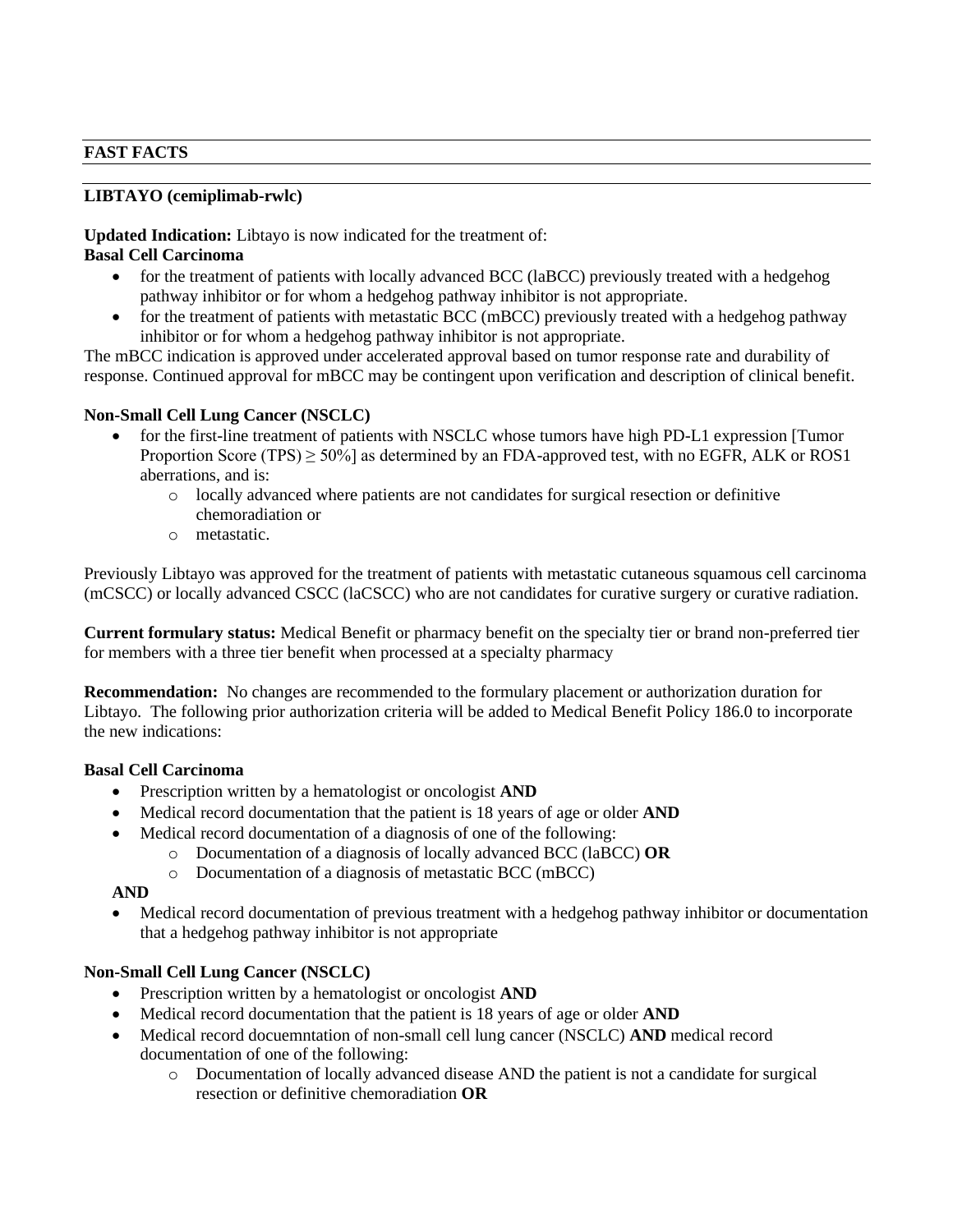o Documentation of metastatic disease

## **AND**

- Medical record documentation of high PD-L1 expression [Tumor Proportion Score (TPS)  $\geq$  50%] as determined by an FDA-approved test **AND**
- Medical record documentation of no EGFR, ALK, or ROS1 genomic tumor aberrations **AND**
- Medical record documentation that Libtayo is being used as first-line treatment

**Discussion:** No comments or questions.

**Outcome:** The committee voted to accept the recommendations as presented. None were opposed.

Additional evidence of the criteria used to make this decision can be found in the drug review presented to the committee.

## **PRALUENT (alirocumb)**

**Updated indication:** Praluent is a PCSK9 inhibitor indicated:

- To reduce the risk of myocardial infarction, stroke, and unstable angina requiring hospitalization in adults with established cardiovascular disease.
- As an adjunct to diet, alone or in combination with other low-density lipoprotein cholesterol (LDL-C)lowering therapies, in adults with primary hyperlipidemia, including heterozygous familial hypercholesterolemia (HeFH) to reduce LDL-C.
- As an adjunct to other LDL-C-lowering therapies in adult patients with homozygous familial hypercholesterolemia (HoFH) to reduce LDL-C.

Previously, Praluent was only indicated to reduce the risk of myocardial infarction, stroke, and unstable angina requiring hospitalization in adults with established cardiovascular disease and as an adjunct to diet, alone, or in combination with other lipid lowering therapies (e.g. statins, ezetimibe), for the treatment of adults with primary hyperlipidemia (including heterozygous familial hypercholesterolemia) to reduce LDL-C.

**Current formulary status:** Praluent is a pharmacy benefit and is available at the brand preferred tier. Praluent requires a prior authorization.

**Recommendations:** There are no changes to formulary status. The following updates will be made to prior authorization criteria:

- Medical record documentation of a diagnosis of:
	- o Clinical atherosclerotic cardiovascular disease (ASCVD), including acute coronary syndromes (a history of myocardial infarction or unstable angina), coronary or other arterial revascularization, stroke, transient ischemic attack, or peripheral arterial disease presumed to be of atherosclerotic origin **OR**
	- o Primary hyperlipidemia **OR**
	- o Heterozygous familial hypercholesterolemia **AND** either:
		- Genetic testing to confirm a mutation in the low-density lipoprotein (LDL) receptor, PCSK9, or ApoB gene **OR**
		- **•** Medical record documentation of definite heterozygous familial hypercholesterolemia (HeFH) (score greater than 8) on the diagnostic criteria scoring system (Table 1) as defined by the European Society of Cardiology/European Atherosclerosis Society (ESC/EAS) guidelines and the World Health Organization **OR**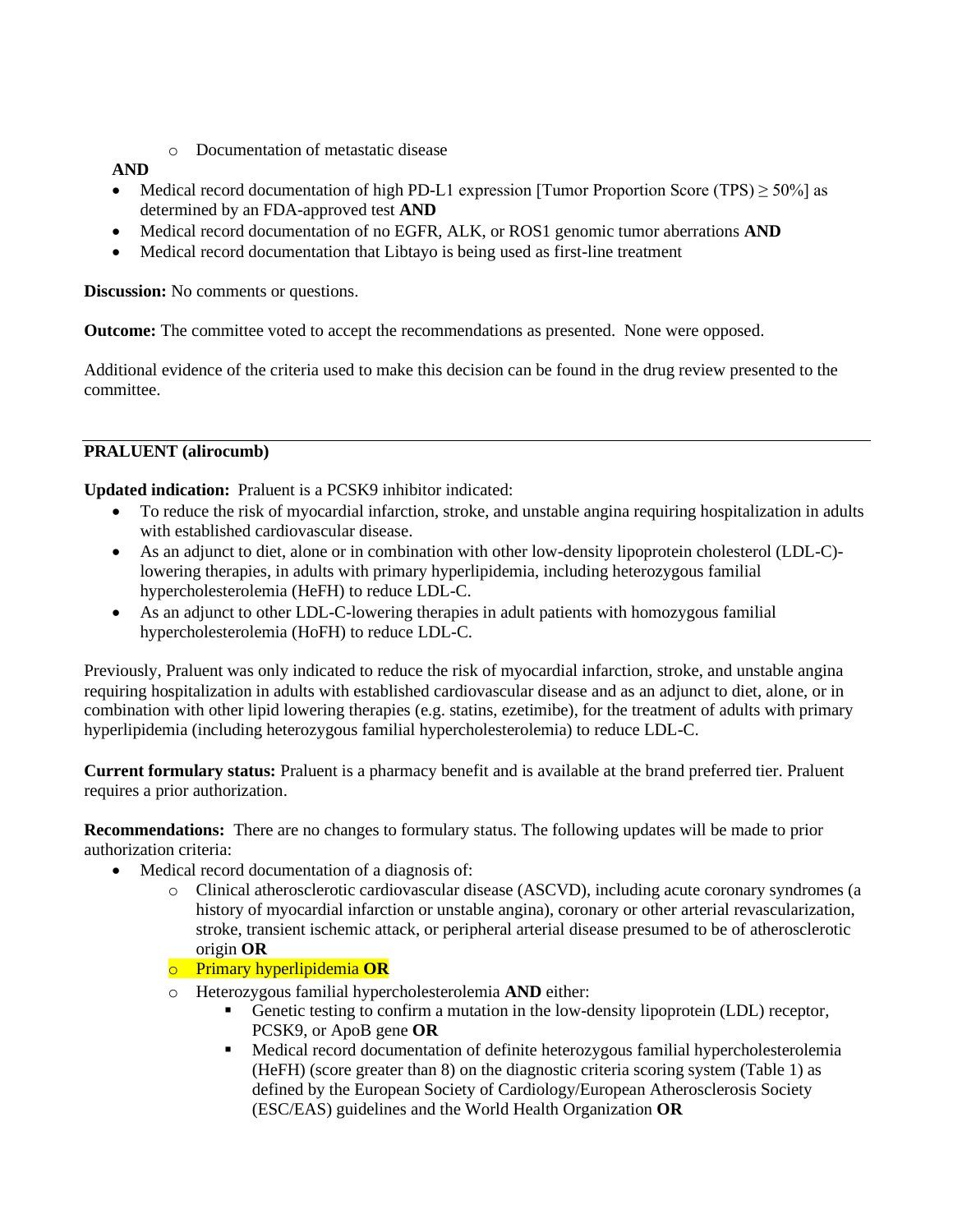## o Homozygous familial hypercholesterolemia (HoFH) **AND** either:

- **E** Genetic testing to confirm diagnosis showing at least one low-density lipoprotein (LDL) receptor-defective mutation **OR**
- **E** Diagnosis made based on a history of an untreated low-density lipoprotein cholesterol (LDL-C) greater than 500 mg/dL AND either xanthoma before 10 years of age **OR**  evidence of heterozygous familial hypercholesterolemia (HeFH) in both parents **AND**
- Medical record documentation that Praluent is prescribed by a cardiologist or lipidologist **AND**
- Medical record documentation of a baseline low-density lipoprotein (LDL) drawn within 3 months of the start of PCSK9 therapy showing:
	- o Low-density lipoprotein (LDL) greater than 100 for primary prevention **OR**
	- o Low-density lipoprotein (LDL) greater than 70 for secondary prevention **AND**
- Medical record documentation of age greater than or equal to 18 years **AND**
- Medical record documentation that patient is currently on and is adherent to (taking at least 90% of prescribed doses over the past three months) maximally tolerated dose of atorvastatin or rosuvastatin or has documented therapeutic failure on, intolerance to, or contraindication to atorvastatin and rosuvastatin **AND**
- Medical record documentation that non-pharmacologic therapies are in place including cholesterol lowering diet, exercise, and weight management strategies **AND**
- Medical record documentation of a therapeutic failure on, intolerance to, or contraindication to ezetimibe **AND**
- Medical record documentation that Praluent is not being used in combination with another PCSK9 inhibitor or Juxtapid

# **MEDISPAN AUTHORIZATION LEVEL:** GPI-12

**QUANTITY LIMIT:** 2 mL per 28 days

**AUTHORIZATION DURATION:** Initial authorizations for Praluent will be approved for a period of 12 months. Reauthorizations will be for a period of 12 months each provided the following criteria are met:

- Medical record documentation of an up to date low density lipoprotein (LDL) cholesterol level since the date of the previous review showing the patient has had a clinically significant response to treatment with a PCSK9 inhibitor **AND**
- Medical record documentation that the patient is not experiencing any significant adverse events related to therapy **AND**
- Claims history and attestation from the provider showing the patient is adherent to PCSK9 therapy **AND**
- Claims history or attestation from the provider that the patient is staying adherent to (filling at least 90% of doses) statin therapy (if statin tolerant) **AND**
- Medical record documentation that Praluent continues to not be used in combination with another PCSK9 inhibitor or Juxtapid

**Discussion:** No comments or questions.

**Outcome:** The committee voted to accept the recommendations as presented. None were opposed.

Additional evidence of the criteria used to make this decision can be found in the drug review presented to the committee.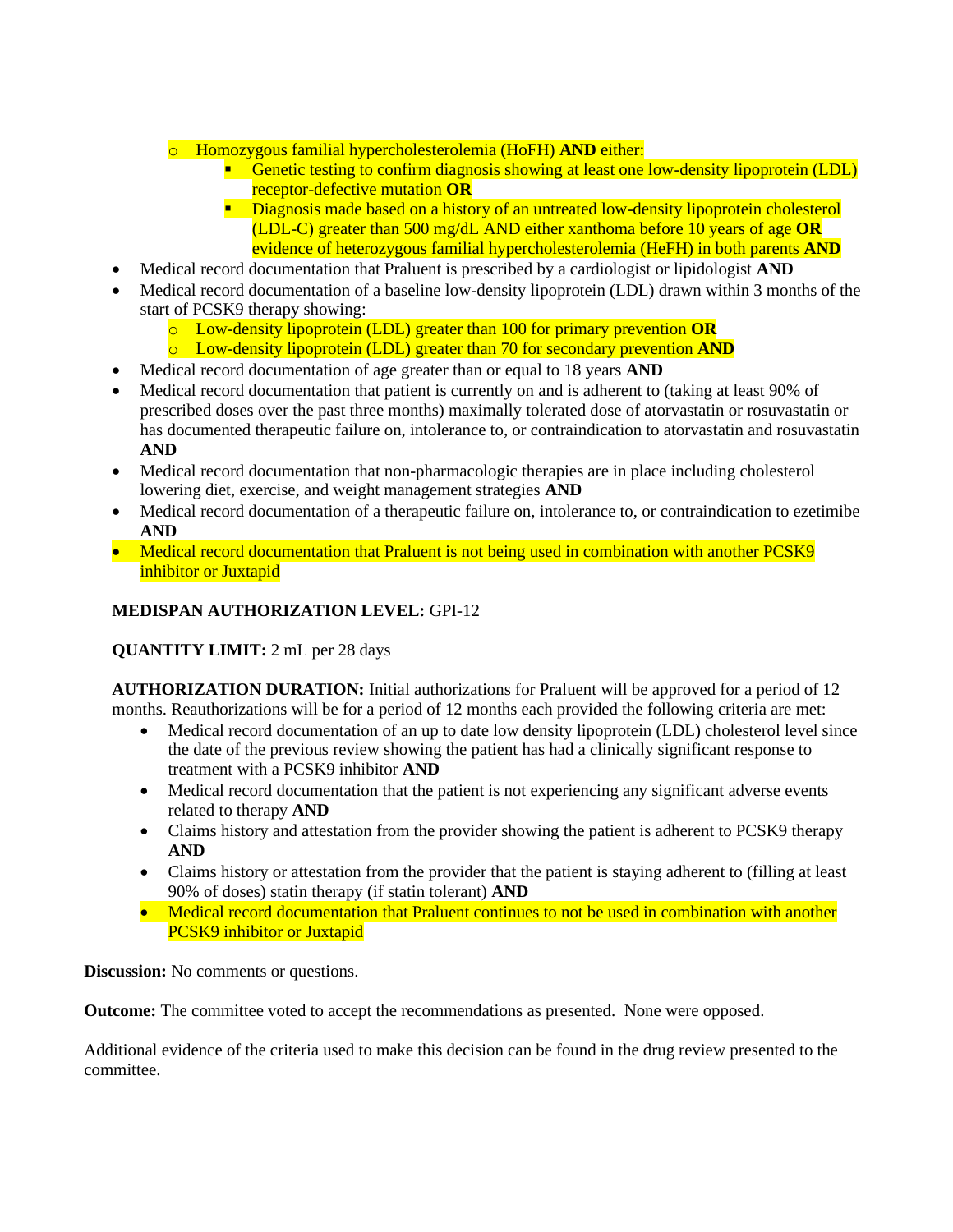#### **DRUG UPDATES**

#### **REPATHA (evolocumab)**

In patients with HoFH, setting a specific LDL-C target may not always be feasible, it is usually determined by patient preference, cost, and availability of therapies. Those with HoFH often have an untreated LDL-C of > 500 mg/dL. Experts have not agreed on a specific LDL-C goal for these patients, however values < 50 mg/dL and 135 mg/dL have been expressed. Values at the low end of the range may difficult to achieve.

Our current PCSK9 inhibitor policies for commercial, do not address the indication to reduce LDL-C in patients with primary hyperlipidemia without heterozygous familial hypercholesterolemia. In the absence of clinical cardiovascular outcomes in this patient population, PCSK9 inhibitors are not recommended for patients without familial hypercholesterolemia. In the primary hyperlipidemia clinical trials, the primary outcomes were changes in LDL-C, Non-HDL-C, Apo B, and total cholesterol. Statins have demonstrated reductions in myocardial infarction and cardiovascular mortality. Our prior authorization criteria still requires a step through statins, so we will add the primary hyperlipidemia indication to our policies to match Gold. Also, Kynamro has been discontinued.

**Current formulary status:** Repatha is a pharmacy benefit and is available at the brand preferred tier. Praluent requires a prior authorization.

**Recommendations:** There are no changes to formulary status. The following updates will be made to prior authorization criteria:

- Medical record documentation of a diagnosis of:
	- o Clinical atherosclerotic cardiovascular disease (ASCVD), including acute coronary syndromes (a history of myocardial infarction or unstable angina), coronary or other arterial revascularization, stroke, transient ischemic attack, or peripheral arterial disease presumed to be of atherosclerotic origin **OR**
	- o Primary hyperlipidemia **OR**
	- o Heterozygous familial hypercholesterolemia (HeFH) **AND** either:
		- Genetic testing to confirm a mutation in the low-density lipoprotein (LDL) receptor, PCSK9, or ApoB gene **OR**
		- Medical record documentation of definite heterozygous familial hypercholesterolemia (HeFH) (score greater than 8) on the diagnostic criteria scoring system (Table 1) as defined by the European Society of Cardiology/European Atherosclerosis Society (ESC/EAS) guidelines and the World Health Organization **OR**
	- o Homozygous familial hypercholesterolemia (HoFH) **AND** either:
		- Genetic testing to confirm diagnosis showing at least one low-density lipoprotein (LDL) receptor-defective mutation **OR**
		- Diagnosis made based on a history of an untreated low-density lipoprotein cholesterol (LDL-C) greater than 500 mg/dL **AND** either xanthoma before 10 years of age **OR**  evidence of heterozygous familial hypercholesterolemia (HeFH) in both parents **AND**
- Medical record documentation that Repatha is prescribed by a cardiologist or lipidologist **AND**
- Medical record documentation of a baseline low-density lipoprotein (LDL) drawn within 3 months of the start of PCSK9 therapy
	- o Low-density lipoprotein (LDL) greater than 100 for primary prevention **OR**
	- o Low-density lipoprotein (LDL) greater than 70 for secondary prevention **AND**
- Medical record documentation of age greater than or equal to 18 years if the diagnosis is clinical atherosclerotic cardiovascular disease (ASCVD) or heterozygous familial hypercholesterolemia (HeFH)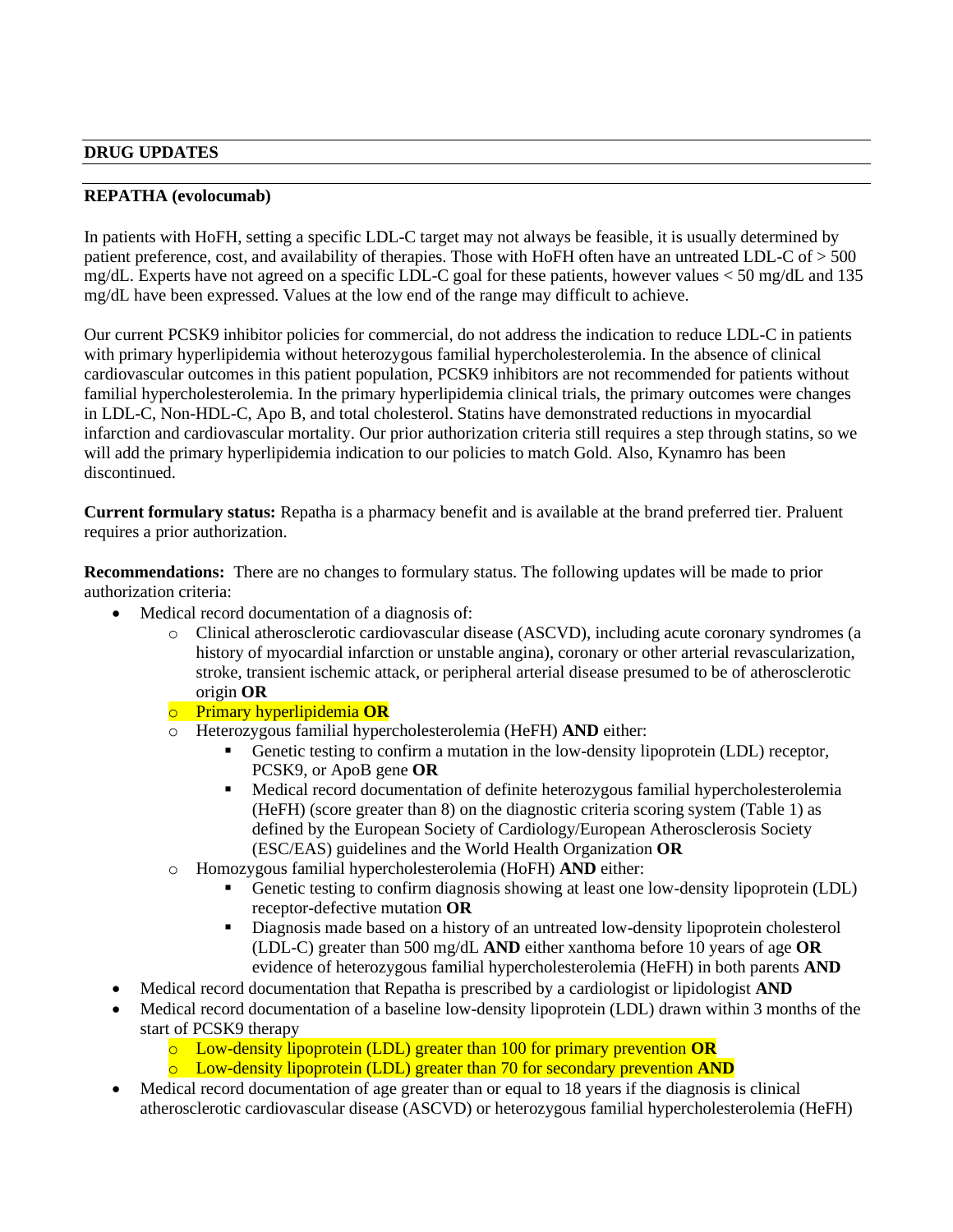OR medical record documentation of age greater than or equal to 13 years if the diagnosis is homozygous familial hypercholesterolemia (HoFH) **AND**

- Medical record documentation that patient is currently on and is adherent to (taking at least 90% of prescribed doses over the past three months) maximally tolerated dose of atorvastatin or rosuvastatin or has documented therapeutic failure on, intolerance to, or contraindication to atorvastatin and rosuvastatin **AND**
- Medical record documentation that non-pharmacologic therapies are in place including cholesterol lowering diet, exercise, and weight management strategies **AND**
- Medical record documentation of a therapeutic failure on, intolerance to, or contraindication to ezetimibe **AND**
- Medical record documentation that Repatha is not being used in combination with another PCSK9 inhibitor or Juxtapid **AND**
- If requesting Repatha Syringe or Repatha Sureclick 420 mg dose (3 mL), medical record documentation of therapeutic failure on, intolerance to, or contraindication to Repatha Pushtronex **AND**
- If requesting 420 mg every 2 weeks:
	- $\circ$  Medical record documentation of a diagnosis of Homozygous Familial Hypercholesterolemia (HoFH) **AND**
	- o One of the following:
		- **Medical record documentation that the member has been on 420 mg once monthly for 12** weeks and a clinically meaningful response has not been achieved **OR**
		- **EXECTE 1** Medical record documentation that the member is on lipid apheresis every 2 weeks

**AUTHORIZATION DURATION:** Initial authorizations for Repatha will be approved for a period of 12 months. Reauthorizations will be for a period of 12 months each provided the following criteria are met:

- Medical record documentation of an up to date low density lipoprotein (LDL) cholesterol level since the date of the previous review showing the patient has had a clinically significant response to treatment with a PCSK9 inhibitor **AND**
- Medical record documentation that the patient is not experiencing any significant adverse events related to therapy **AND**
- Claims history and attestation from the provider showing the patient is adherent to PCSK9 therapy **AND**
- Claims history or attestation from the provider that the patient is staying adherent to (filling at least 90% of doses) statin therapy (if statin tolerant) **AND**
- Medical record documentation that Repatha continues to not be used in combination with another PCSK9 inhibitor or Juxtapid **AND**
- If requesting Repatha Syringe or Repatha Sureclick 420 mg dose (3 mL), medical record documentation of therapeutic failure on, intolerance to, or contraindication to Repatha Pushtronex **AND**
- If requesting 420 mg every 2 weeks:
	- o Medical record documentation of a diagnosis of Homozygous Familial Hypercholesterolemia (HoFH) **AND**
	- o One of the following:
		- $\blacksquare$  Medical record documentation that the member has been on 420 mg once monthly for 12 weeks and a clinically meaningful response has not been achieved **OR**
		- **EXECUTE:** Medical record documentation that the member is on lipid apheresis every 2 weeks

MEDISPAN AUTHORIZATION LEVEL: GPI-10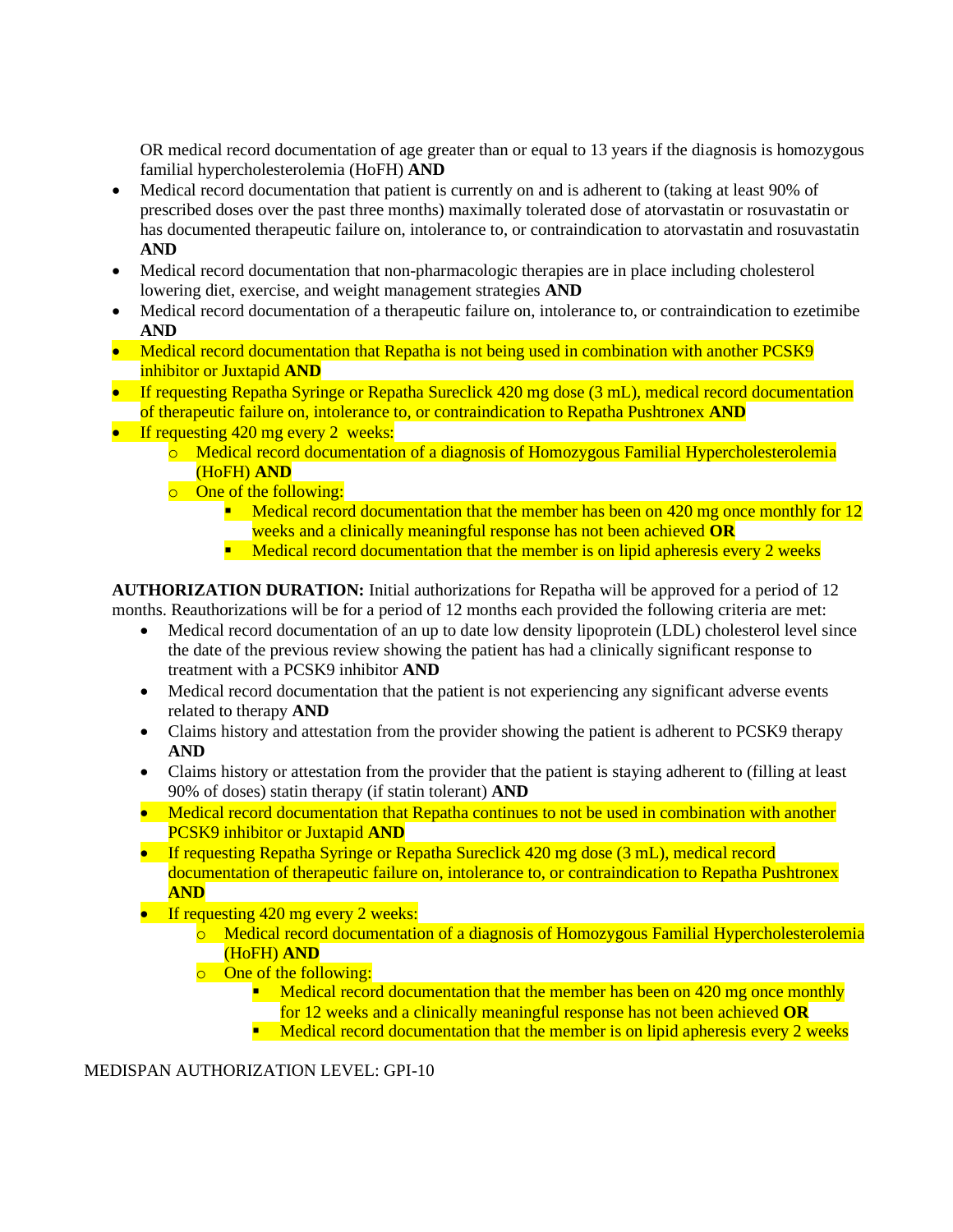### QUANTITY LIMIT:

- o Pen/Syringe: 2 mL per 28 days
- o Pushtronex: 3.5 mL per 28 days

**Discussion:** No comments or questions.

**Outcome:** The committee voted to accept the recommendations as presented. None were opposed.

Additional evidence of the criteria used to make this decision can be found in the drug review presented to the committee.

### **VIIBRYD (vilazodone)**

It was brought to our attention that some behavioral health providers are questioning the specific requirement to fail bupropion in our current Viibryd policies. Their main concern was the requirement to try bupropion for members with anxiety disorders.

**Current formulary status:** Viibryd is a pharmacy benefit and is available at the brand non-preferred tier. Viibryd requires a prior authorization with the following criteria:

- Medical record documentation of age greater than or equal to 18 years **AND**
- Medical record documentation of a diagnosis of major depressive disorder **AND**
- Medical record documentation of therapeutic failure on, intolerance to, or contraindication to, at least three antidepressant classes, one of which is bupropion

**Recommendations:** There are no changes to formulary status. The following updates will be made to prior authorization criteria:

- Medical record documentation of age greater than or equal to 18 years **AND**
- Medical record documentation of a diagnosis of major depressive disorder **AND**
- Medical record documentation of therapeutic failure on, intolerance to, or contraindication to, at least three antidepressant classes

#### **QUANTITY LIMIT:** 1 tablet per day

**Discussion:** No comments or questions.

**Outcome:** The committee voted to accept the recommendations as presented. None were opposed.

Additional evidence of the criteria used to make this decision can be found in the drug review presented to the committee.

## **MINIMUM AND MAXIMUM DAY SUPPLY UPDATE**

The medications listed in the chart below will only pay when processed within the appropriate minimum and maximum day supply. The minimum and maximum day supply limitations are based on FDA approved dosing. Claims processing outside of these limits will deny and we be reviewed with the quantity limit exception policy, 487.0, unless it is addressed in the drug policy.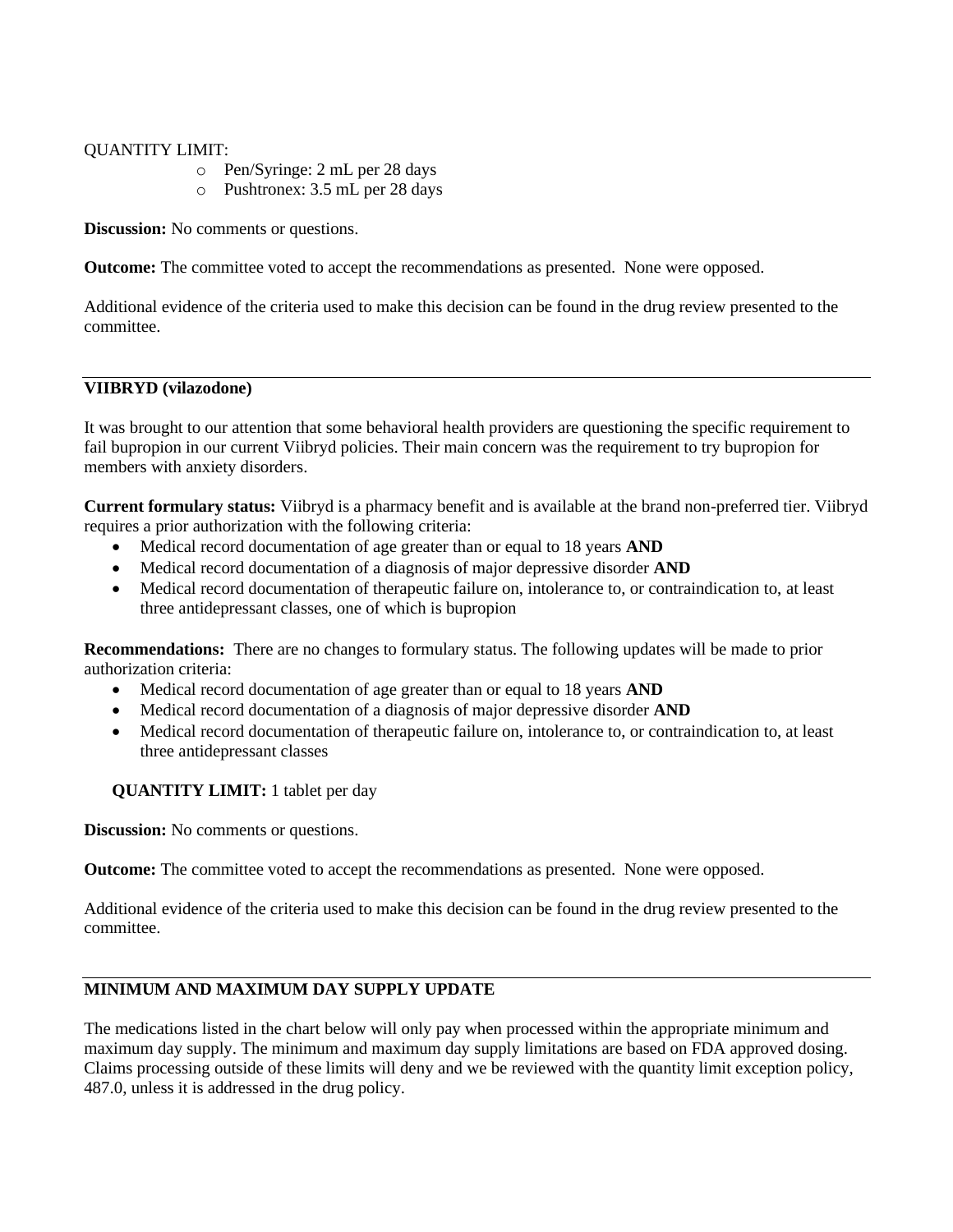| <b>Drug Name</b>                  | <b>Min Day Supply</b> | <b>Max Day Supply</b> |
|-----------------------------------|-----------------------|-----------------------|
| <b>Abilify Maintena</b>           | 28                    | 30                    |
| Actemra                           | 21                    | $\overline{30}$       |
| Aristada 1064 mg                  | 56                    | 60                    |
| Aristada 441 mg                   | 28                    | 30                    |
| Aristada 662 mg                   | 28                    | 30                    |
| Aristada 882 mg                   | 28                    | 42                    |
| Avsola                            | 28                    | 60                    |
| Benlysta subQ                     | 28                    | 30                    |
| <b>Bethkis</b>                    | 56                    | 60                    |
| Boniva/Ibandronate IV             | 84                    | 90                    |
| <b>Botox</b>                      | N/A                   | 90                    |
| Cimzia syringe                    | 28                    | 30                    |
| Cinqair                           | 28                    | 30                    |
| <b>Cosentyx Prefilled Syringe</b> | 28                    | 60                    |
| Cosentyx Auto-injector            | 28                    | 60                    |
| Cotellic                          | 28                    | 30                    |
| Dysport                           | N/A                   | 90                    |
| Eligard 22.5 mg                   | 84                    | 90                    |
| Eligard 30 mg                     | 112                   | 120                   |
| Eligard 45 mg                     | 168                   | 180                   |
| Eligard 7.5 mg                    | 28                    | 30                    |
| Enbrel                            | 28                    | 30                    |
| Entyvio                           | 56                    | 60                    |
| Eylea                             | 28                    | 90                    |
| Farydak                           | 21                    | 21                    |
| Fasenra                           | 56                    | 60                    |
| Firmagon                          | 28                    | 30                    |
| Forteo                            | 28                    | 30                    |
| Teriparatide                      | 28                    | 31                    |
| Galafold                          | 28                    | 30                    |
| Humira                            | 28                    | 30                    |
| Ibrance                           | 28                    | 30                    |
| Ibrandronate                      | 28                    | 30                    |
| Ilaris                            | 28                    | 60                    |
| Ilumya                            | 84                    | 90                    |
| Iluvien                           | 1080                  | 1095                  |
| Inflectra                         | 28                    | 60                    |
| Invega Sustenna                   | 28                    | 30                    |
| Invega Trinza                     | 84                    | 90                    |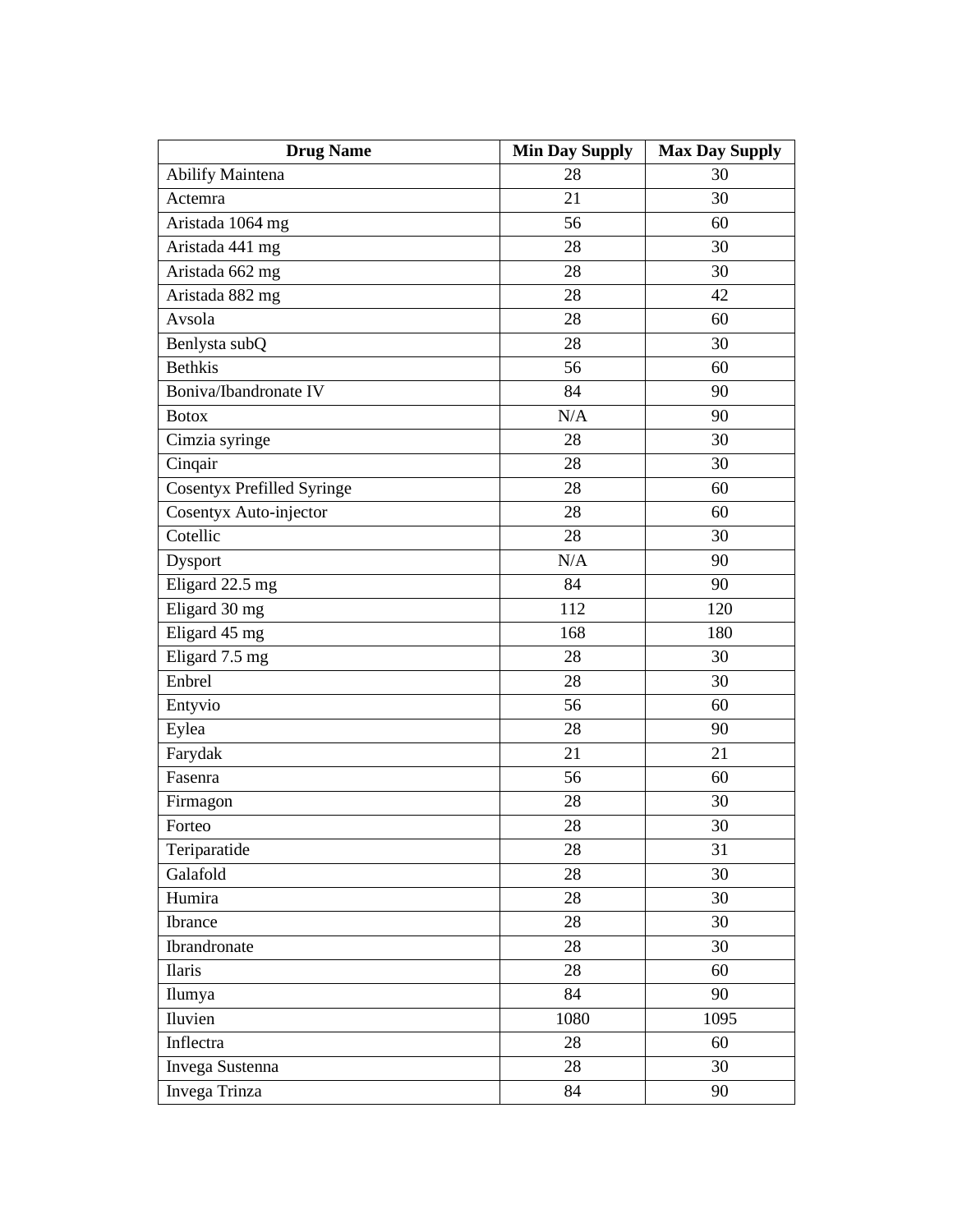| Inqovi                                   | 28             | 30  |
|------------------------------------------|----------------|-----|
| Kevzara                                  | 28             | 30  |
| Kisqali                                  | 28             | 30  |
| Kisqali Femara Co-Pack                   | 28             | 30  |
| Lemtrada                                 | 365            | 365 |
| Lonsurf                                  | 28             | 30  |
| Lucentis                                 | 28             | 90  |
| Lupaneta Pack 1 month                    | 28             | 30  |
| Lupaneta Pack 3 month                    | 84             | 90  |
| Lupron 22.5 mg                           | 84             | 90  |
| Lupron 3.75 mg                           | 28             | 30  |
| Lupron 30 mg                             | 112            | 120 |
| Lupron 45 mg                             | 168            | 180 |
| Lupron 7.5 mg                            | 28             | 30  |
| Lupron Deport-Ped 15 mg (1-month)        | 28             | 30  |
| Lupron Depot-Ped 11.25 mg (1-month)      | 28             | 30  |
| Lupron Depot-Ped 11.25 mg (3-month)      | 84             | 90  |
| Lupron Depot-Ped 30 mg (3-month)         | 84             | 90  |
| Lupron Depot-Ped 7.5 mg                  | 28             | 30  |
| Lupron 11.25 mg                          | 84             | 90  |
| Mavyret                                  | 28             | 30  |
| Medroxyprogesterone 104 mg/mL IM syringe | 84             | 98  |
| Medroxyprogesterone 150 mg/mL IM syringe | 84             | 91  |
| Myobloc                                  | Hard to define | 90  |
| Ninlaro                                  | 28             | 30  |
| Nucala                                   | 28             | 30  |
| Nucala prefilled syringe/auto-injector   | 28             | 30  |
| Ocrevus                                  | 180            | 180 |
| Onpattro                                 | 21             | 21  |
| Orencia                                  | 28             | 30  |
| Orencia                                  | 28             | 30  |
| Onureg                                   | 28             | 30  |
| Pemazyre                                 | 21             | 21  |
| Perseris                                 | 28             | 30  |
| Probuphine                               | 168            | 180 |
| Prolia                                   | 180            | 180 |
| Reclast                                  | 365            | 365 |
| Renflexis                                | 28             | 60  |
| Remicade                                 | 28             | 60  |
| Retisert                                 | 900            | 900 |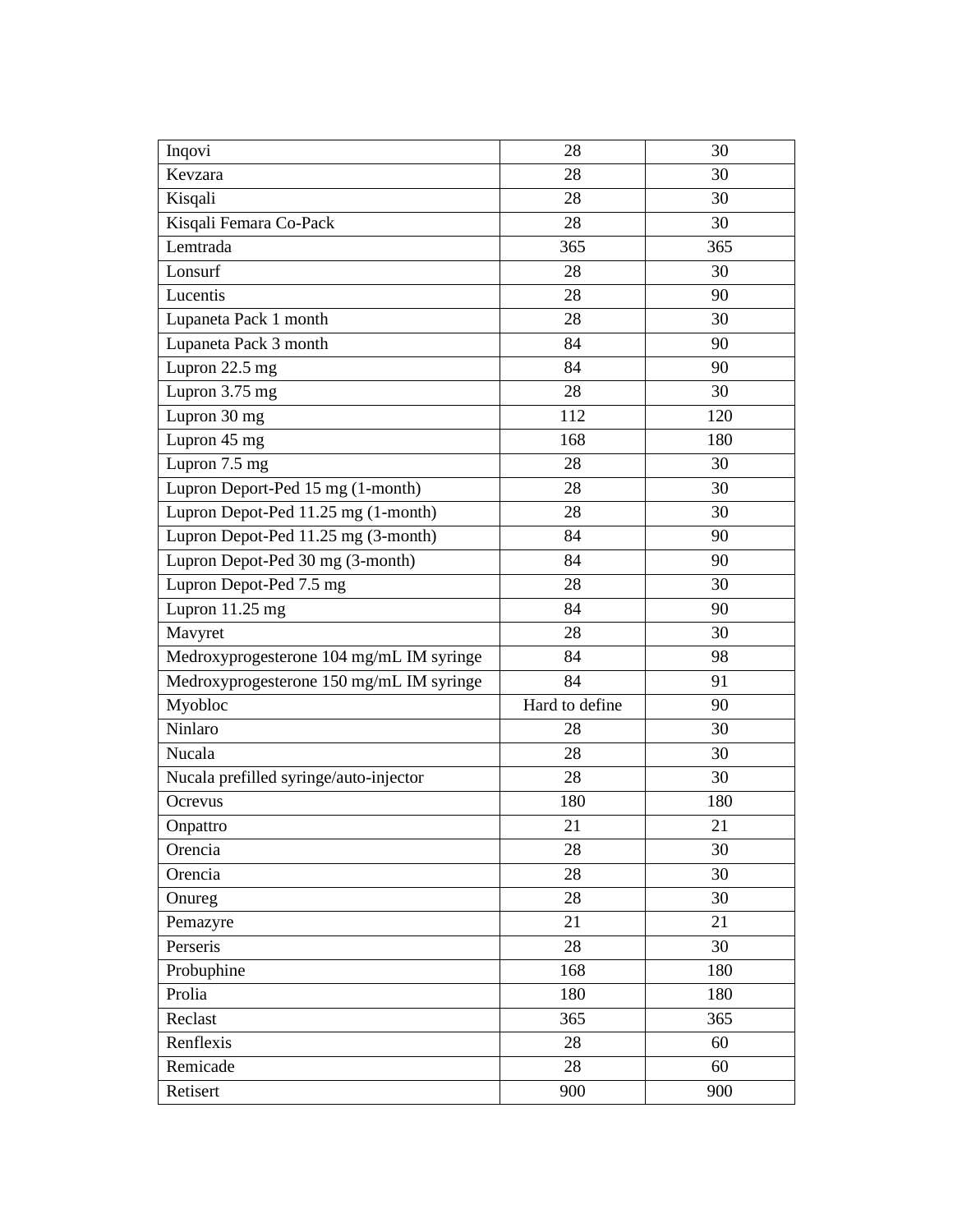| Revlimid          | 21             | 30   |
|-------------------|----------------|------|
| Risperdal Consta  | 28             | 30   |
| Sandostatin LAR   | 28             | 30   |
| Scenesse          | 56             | 60   |
| Signifor LAR      | 28             | 30   |
| Simponi           | 28             | 30   |
| Simponi Aria      | 56             | 60   |
| Somatuline Depot  | 28             | 60   |
| Spinraza          | 120            | 120  |
| Stelara 45 mg     | 84             | 90   |
| Stelara 90 mg     | 56             | 90   |
| Stivarga          | 28             | 30   |
| Sublocade         | 26             | 30   |
| Supprelin LA      | 365            | 365  |
| Sutent            | 28             | 42   |
| Synagis           | 28             | 30   |
| Takhzyro          | 28             | 30   |
| Taltz             | 28             | 30   |
| Tobi              | 56             | 60   |
| tobramycin        | 56             | 60   |
| Trelstar 11.25 mg | 84             | 90   |
| Trelstar 22.5 mg  | 168            | 180  |
| Trelstar 3.75 mg  | 28             | 30   |
| Tremfya           | 56             | 60   |
| Triptodur         | 168            | 180  |
| <b>Tymlos</b>     | 30             | 30   |
| Tysabri           | 28             | 60   |
| Tyvaso            | 28             | 30   |
| Uplizna           | 168            | 180  |
| Vivitrol          | 28             | 30   |
| Vyepti            | 84             | 90   |
| Xeomin            | Hard to define | 90   |
| Xgeva             | 28             | 30   |
| Yutiq             | 1080           | 1095 |
| Zyprexa Relprevv  | 28             | 30   |

**Discussion:** No comments or questions.

**Outcome:** The committee voted to accept the recommendations as presented. None were opposed.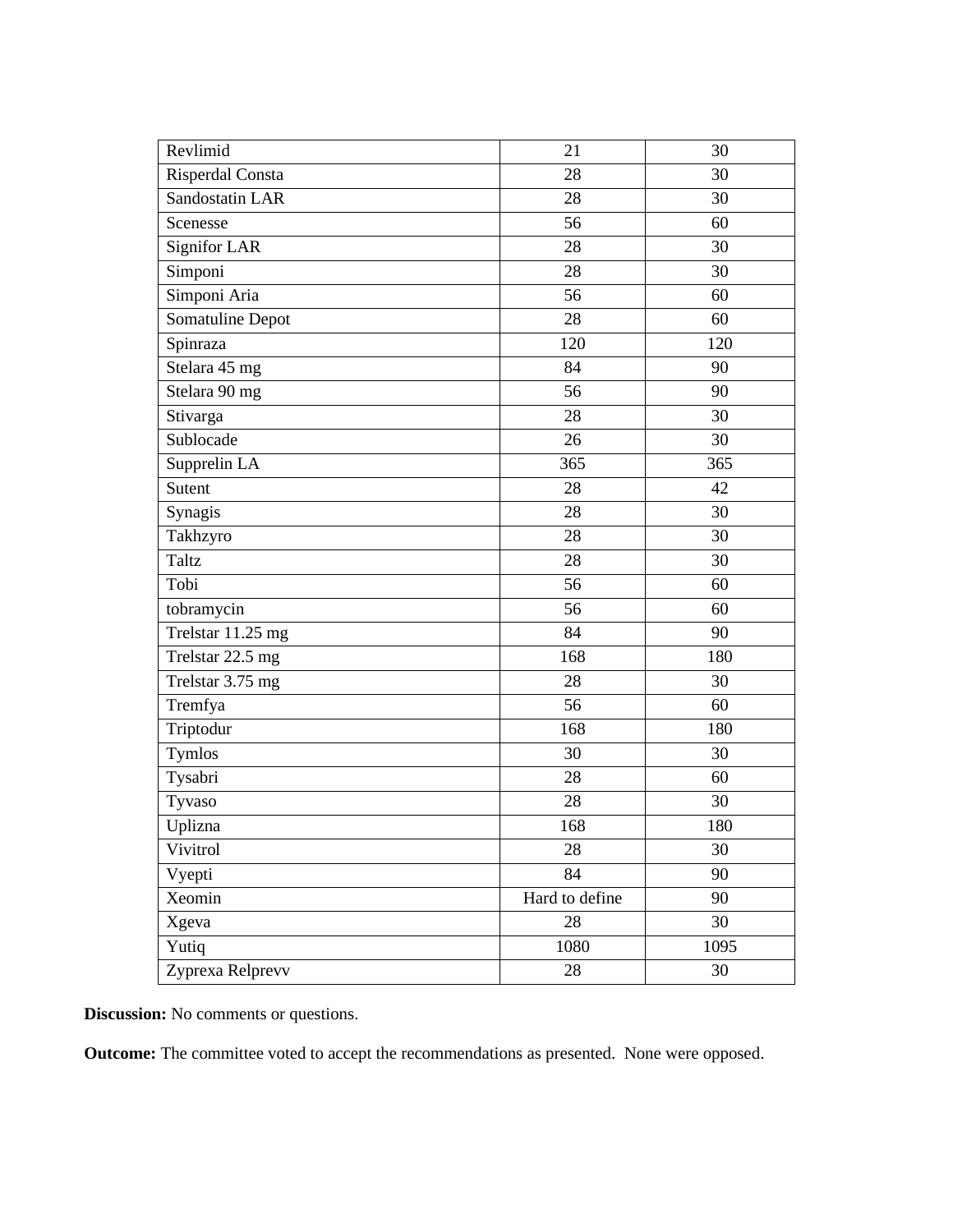Additional evidence of the criteria used to make this decision can be found in the drug review presented to the committee.

## **MINIMUM AND MAXIMUM DAY SUPPLY WITH LOADING DOSE UPDATE**

The minimum and maximum day supply will apply to all fills. In order, to account for loading doses, we will need to enter overrides for the initial authorizations. Majority of the exceptions to the minimum and maximum day supply edits (e.g. loading doses) were brought to previous P&T meetings. However, this is a finalized list.

|             | Min           | <b>Max</b>    |                                                                 | <b>Recommendations</b>           |
|-------------|---------------|---------------|-----------------------------------------------------------------|----------------------------------|
| <b>Drug</b> | <b>Day</b>    | Day           | <b>Dosing</b>                                                   | For initial auths                |
|             | <b>Supply</b> | <b>Supply</b> |                                                                 | for day supply                   |
|             | 56            | 60            | 300 mg IV infusion at 0, 2, and 6 weeks, and then every 8 weeks | override only<br>Initial 6 month |
| Entyvio     |               |               | thereafter.                                                     |                                  |
|             |               |               |                                                                 | auth: enter one-                 |
|             |               |               |                                                                 | time, two week                   |
|             |               |               |                                                                 | auth with reason                 |
|             |               |               |                                                                 | code DS and OUP.                 |
|             |               |               |                                                                 | Enter max quantity               |
|             |               |               |                                                                 | dispensed (in initial            |
|             |               |               |                                                                 | and maintenance                  |
|             |               |               |                                                                 | override fields) of              |
|             |               |               |                                                                 | 2. Enter max day                 |
|             |               |               |                                                                 | supply of 42 (in the             |
|             |               |               |                                                                 | initial and                      |
|             |               |               |                                                                 | maintenance                      |
|             |               |               |                                                                 | override fields).                |
|             |               |               |                                                                 | Enter a min day                  |
|             |               |               |                                                                 | supply of 42 (in the             |
|             |               |               |                                                                 | initial override                 |
|             |               |               |                                                                 | field).                          |
| Fasenra     | 56            | 60            | 30 mg every 4 weeks for the first 3 doses, then once every 8    | Initial 3 month                  |
|             |               |               | weeks.                                                          | auth: enter reason               |
|             |               |               |                                                                 | code DS and OUP.                 |
|             |               |               |                                                                 | Enter max quantity               |
|             |               |               |                                                                 | dispensed (in initial            |
|             |               |               |                                                                 | and maintenance                  |
|             |               |               |                                                                 | override fields) of              |
|             |               |               |                                                                 | 1. Enter max day                 |
|             |               |               |                                                                 | supply of 28 (in the             |
|             |               |               |                                                                 | initial and                      |
|             |               |               |                                                                 | maintenance                      |
|             |               |               |                                                                 | override fields).                |
|             |               |               |                                                                 | Enter a min day                  |
|             |               |               |                                                                 | supply of 28 (in the             |
|             |               |               |                                                                 | initial override                 |
|             |               |               |                                                                 | field).                          |
|             |               |               |                                                                 |                                  |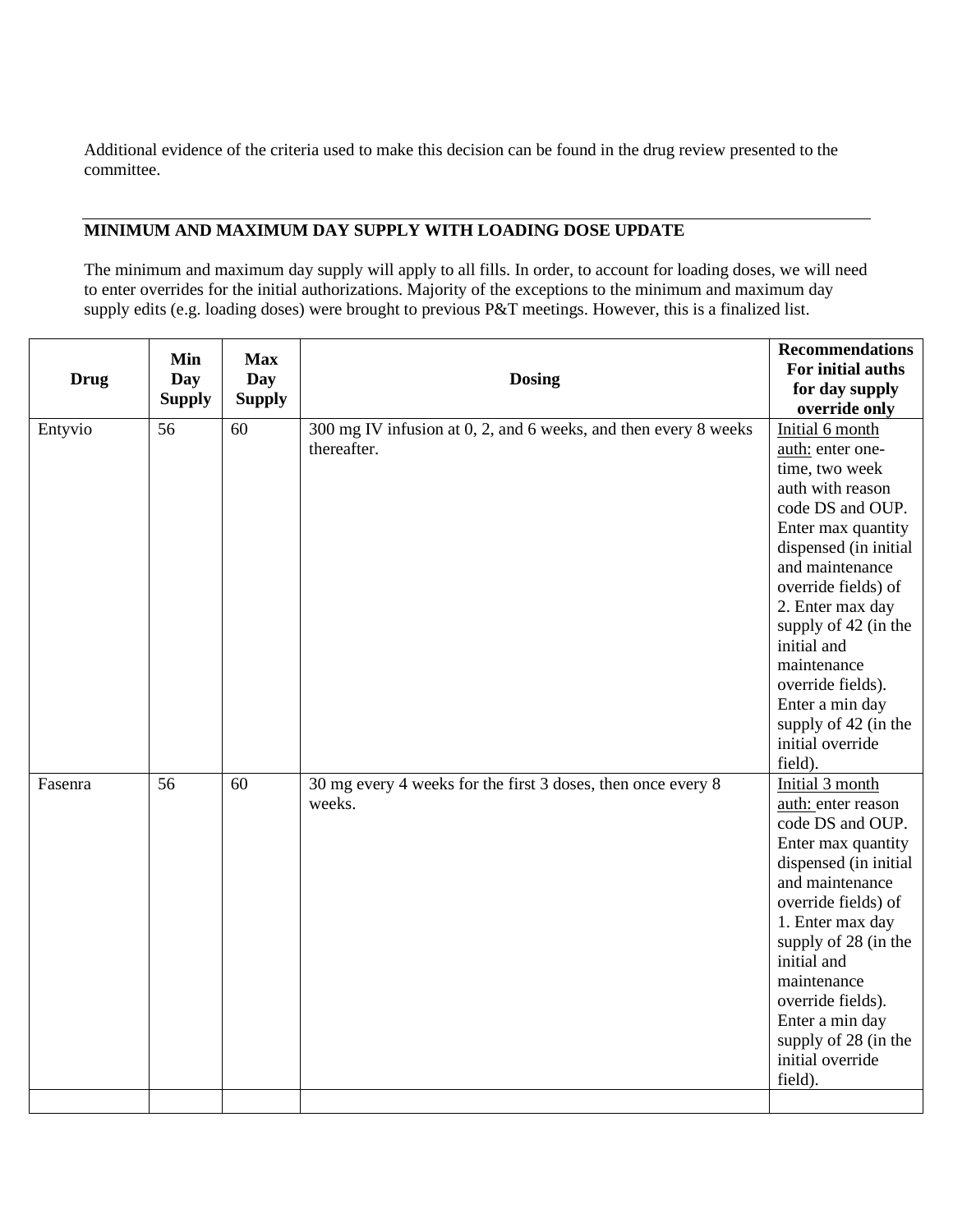| Ilumya       | 84  | 90  | 100 mg at weeks 0 and 4 and then every 12 weeks.                                                                                       | Initial 6 month:<br>enter one-time, two<br>week auth with<br>reason code DS and<br>OUP. Enter max<br>quantity dispensed<br>(in initial and<br>maintenance<br>override fields) of<br>1. Enter max day<br>supply of 28 (in the<br>initial and<br>maintenance<br>override fields).<br>Enter a min day<br>supply of 28 (in the<br>initial override        |
|--------------|-----|-----|----------------------------------------------------------------------------------------------------------------------------------------|-------------------------------------------------------------------------------------------------------------------------------------------------------------------------------------------------------------------------------------------------------------------------------------------------------------------------------------------------------|
| Simponi Aria | 56  | 60  | 2 mg/kg at weeks 0,4, and then every 8 weeks.                                                                                          | field).<br>Initial 6 month:<br>enter one-time, two<br>week auth with<br>reason code DS and<br>OUP. Enter max<br>day supply of 28<br>(in the initial and<br>maintenance<br>override fields).<br>Enter a min day<br>supply of 28 (in the<br>initial override<br>field).                                                                                 |
| Spinraza     | 120 | 120 | 12 mg intrathecally once every 14 days for 3 doses then 12 mg<br>once 30 days after the third dose; then 12 mg once every 4<br>months. | Initial 42 day auth:<br>enter reason code<br>DS and OUP. Enter<br>max quantity<br>dispensed (in initial<br>and maintenance<br>override fields) of<br>5. Enter max day<br>supply of 14 (in the<br>initial and<br>maintenance<br>override fields).<br>Enter a min day<br>supply of 14 (in the<br>initial override<br>field). Enter an Rx<br>count of 3. |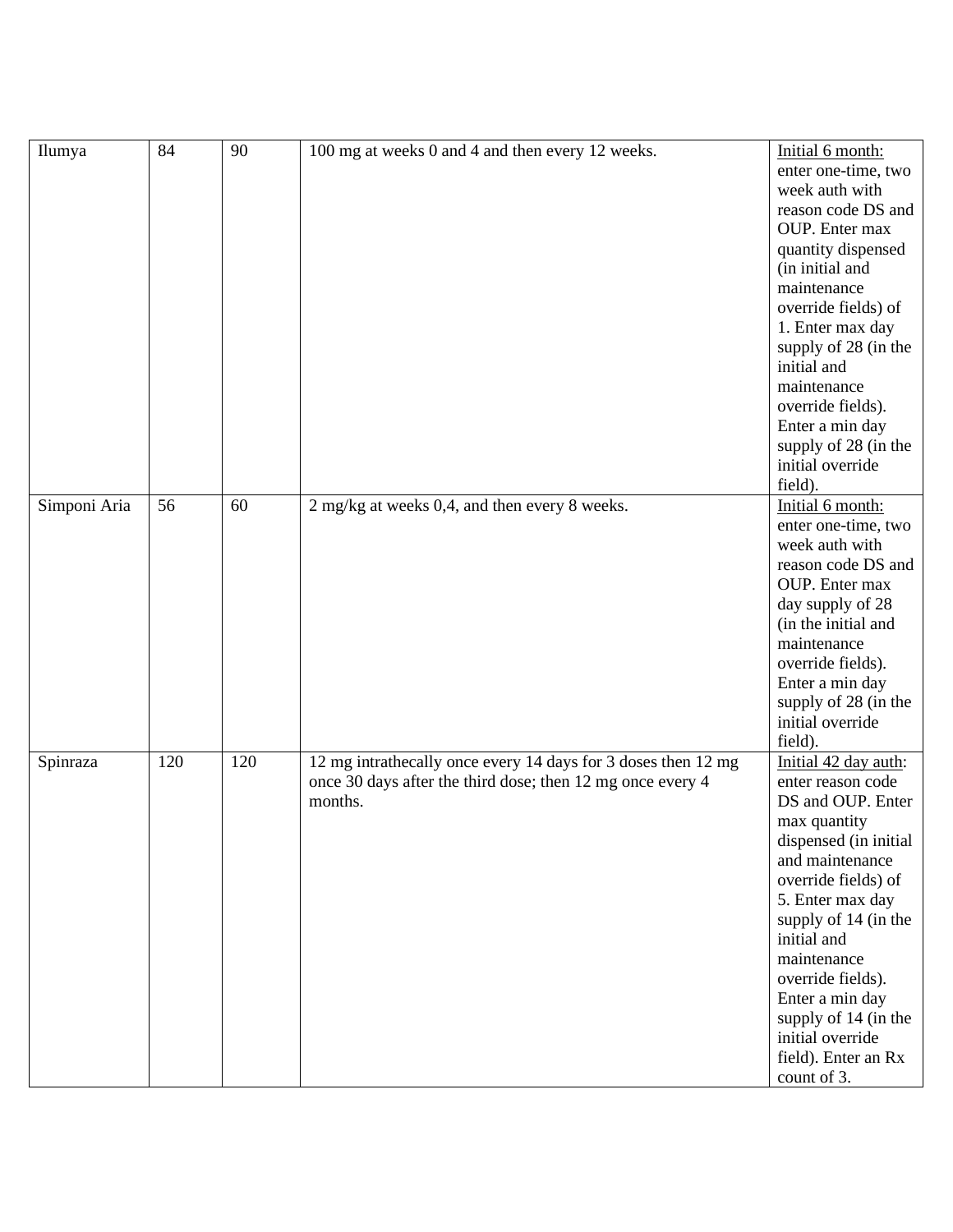| Stelara 45 mg | 84 | 90 | For PP ( $\leq 100$ kg) & PsA: 45 mg initially and 4 weeks later, then<br>45 mg every 12 weeks.                   | Initial 6 month:<br>enter one-time, two<br>week auth with<br>reason code DS and<br>OUP. Enter max<br>quantity dispensed<br>(in initial and<br>maintenance<br>override fields) of<br>0.5. Enter max day<br>supply of 28 (in the<br>initial and<br>maintenance<br>override fields).<br>Enter a min day<br>supply of 28 (in the<br>initial override<br>field).              |
|---------------|----|----|-------------------------------------------------------------------------------------------------------------------|--------------------------------------------------------------------------------------------------------------------------------------------------------------------------------------------------------------------------------------------------------------------------------------------------------------------------------------------------------------------------|
| Stelara 90 mg | 56 | 90 | For PP $(>100 \text{ kg})$ & PsA with severe PP: 90 mg initially and 4<br>weeks later, then 90 mg every 12 weeks. | Initial 6 month for<br>PsA and PP: enter<br>one-time, two week<br>auth with reason<br>code DS and OUP.<br>Enter max quantity<br>dispensed (in initial<br>and maintenance<br>override fields) of<br>1. Enter max day<br>supply of 28 (in the<br>initial and<br>maintenance<br>override fields).<br>Enter a min day<br>supply of 28 (in the<br>initial override<br>field). |
| Tremfya       | 56 | 60 | 100 mg at weeks 0, 4, and then every 8 weeks.                                                                     | Initial 6 month:<br>enter one-time, two<br>week auth with<br>reason code DS and<br>OUP. Enter max<br>quantity dispensed<br>(in initial and<br>maintenance<br>override fields) of<br>1. Enter max day<br>supply of 28 (in the<br>initial and<br>maintenance                                                                                                               |